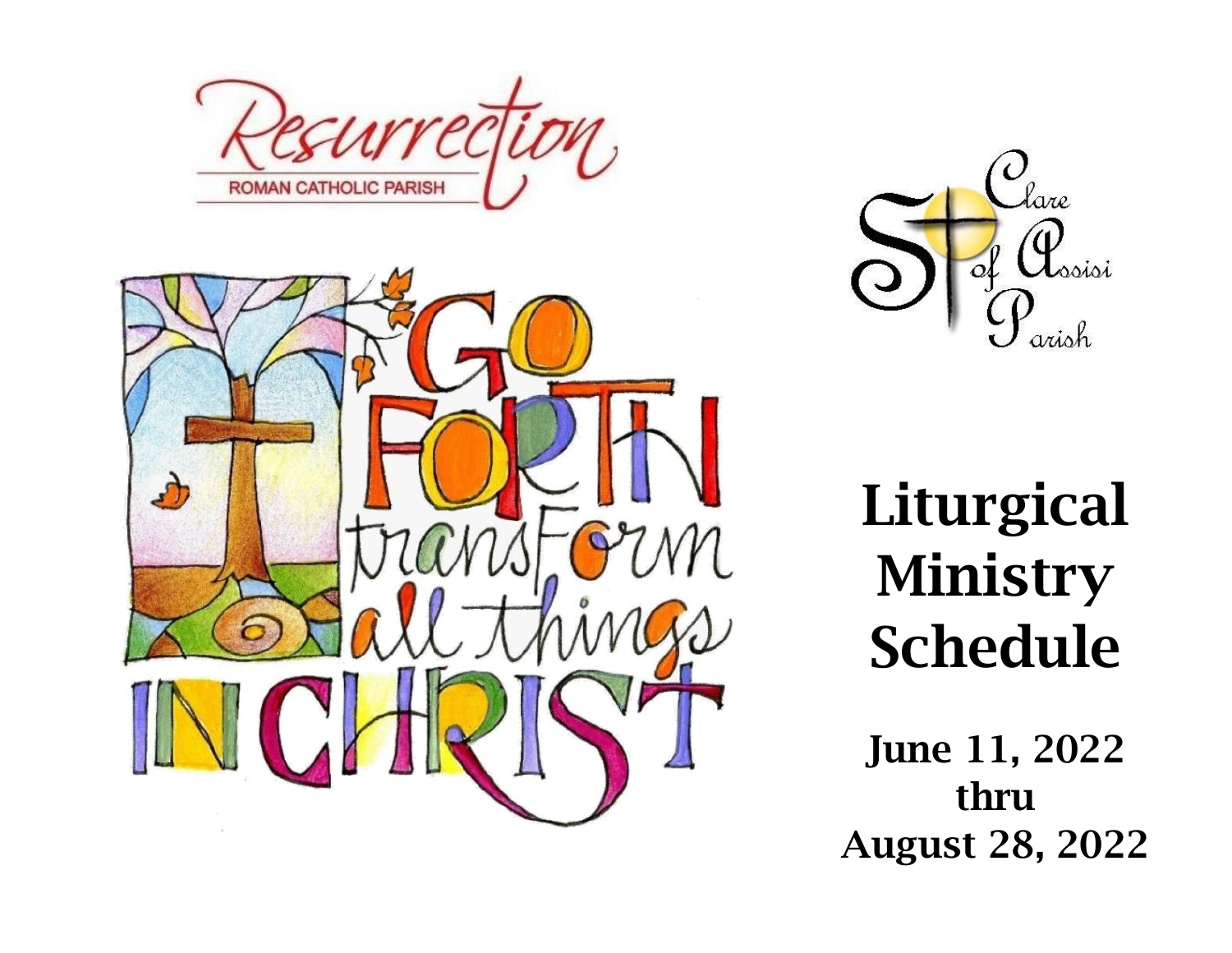







#### June 11 & 12 The Most Holy Trinity

|                             | Saturday, 4:00 PM<br>(St. Clare of Assisi)                                | Sunday, 8:00 AM<br>(Resurrection)                                                                        | <b>Sunday, 10:30 AM</b><br>(Resurrection)                                                                     |
|-----------------------------|---------------------------------------------------------------------------|----------------------------------------------------------------------------------------------------------|---------------------------------------------------------------------------------------------------------------|
| Altar Server                | Laura Angello                                                             | Dorothy Bellak<br>Aaron Sukenik<br><b>Blaise Veney</b>                                                   | Zach Grove<br><b>Justin Pavic</b><br><b>Rick Pavic</b>                                                        |
| Lector                      | Joseph Rizzo - All Readings                                               | George Pisula - First Reading<br>Barb Dryzal - Second Reading                                            | Arleen Schaffer - First Reading<br>Renee Ahlstrom - Second<br>Reading                                         |
| Commentator                 |                                                                           | Phil Skala                                                                                               | Georgie Jakovcic                                                                                              |
| <b>Eucharistic Minister</b> | Mary Falvo - Host<br>Father George - Host<br>Rosemary Miller - Host Choir | Father George - Host<br>Tim Gorka - Host<br>Tom Elias - Host Pew                                         | Father George - Host<br>Paulette Grove - Host<br>Deborah Vitko - Host Choir<br>Ray Gorman - Host Pew          |
| <b>Hospitality</b>          |                                                                           | Gene Dryzal - Minister<br>Dave McDermott - Minister<br>David Sukenik - Minister<br>Ted Zajdel - Minister | Kathleen Fagan - Minister<br>Jack Fagan - Minister<br>Wayne Pappert - Minister<br>Mary Lou Pappert - Minister |
| Cantor                      |                                                                           | Debbie Chuba                                                                                             | Ann Marie Furman                                                                                              |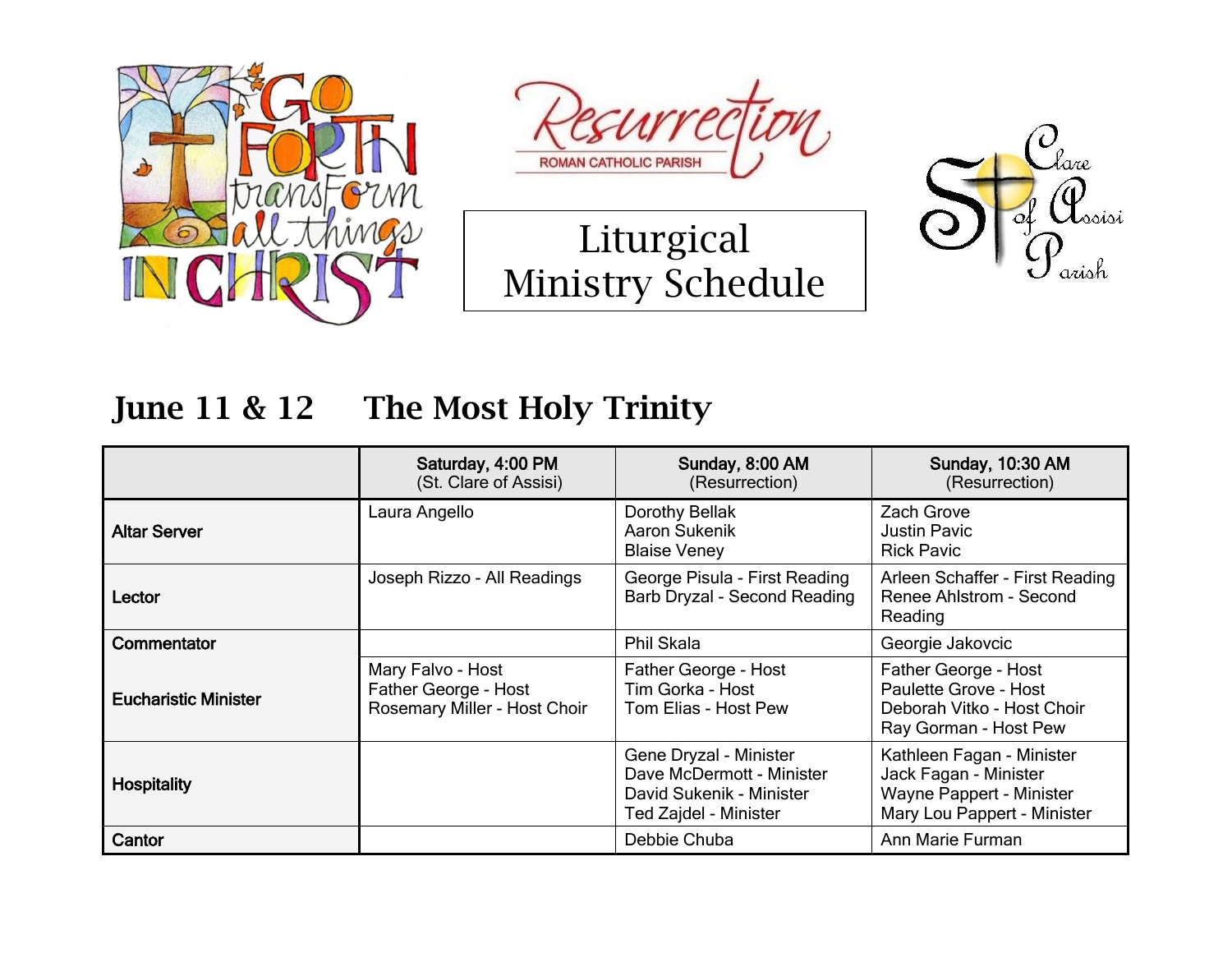







#### June 18 & 19 The Most Holy Body and Blood of Christ

|                             | Saturday, 4:00 PM<br>(St. Clare of Assisi)                             | Sunday, 8:00 AM<br>(Resurrection)                                                                       | <b>Sunday, 10:30 AM</b><br>(Resurrection)                                                                   |
|-----------------------------|------------------------------------------------------------------------|---------------------------------------------------------------------------------------------------------|-------------------------------------------------------------------------------------------------------------|
| Altar Server                | Pete Furfari                                                           | <b>Mollie Conway</b><br><b>Thomas Kimlin</b><br>Maureen Kimlin                                          | Dorothy Bellak<br><b>Brock Kobal</b><br><b>Bill Neatrour</b>                                                |
| Lector                      | Michelle Stutzman - All<br>Readings                                    | Tom Elias - First Reading<br>Andrea Vargo - Second<br>Reading                                           | Gary Vitko - First Reading<br>Brian Pavic - Second Reading                                                  |
| Commentator                 |                                                                        | Donna Sprankle                                                                                          | <b>Steve Reasbeck</b>                                                                                       |
| <b>Eucharistic Minister</b> | Mary Falvo - Host<br>Father George - Host<br>Lucille Piro - Host Choir | Father George - Host<br>Michelle Rager - Host<br>Tom Elias - Host Pew                                   | Father George - Host<br>Dee Minor - Host<br>Georgie Jakovcic - Host Choir<br>Ray Gorman - Host Pew          |
| <b>Hospitality</b>          |                                                                        | Greg Babik - Minister<br>Patricia Barrett - Minister<br>Joe Strihan - Minister<br>Ted Zajdel - Minister | Agnes Bardar - Minister<br>Tim Olshewsky - Minister<br>Annette Saylor - Minister<br>Jason Thomas - Minister |
| Cantor                      |                                                                        | <b>Christine Babik</b>                                                                                  | <b>Jim Carthew</b>                                                                                          |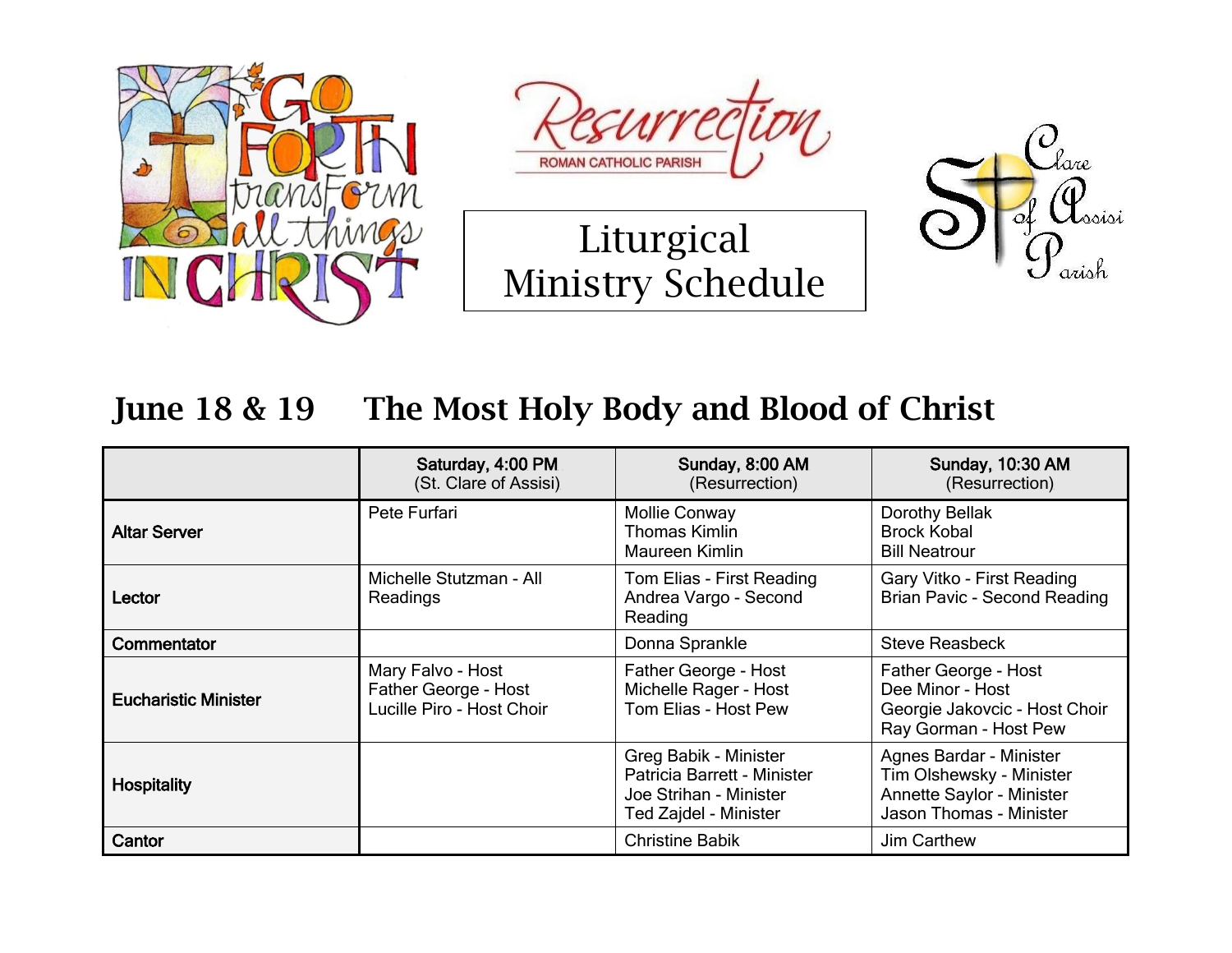







#### June 25 & 26 Thirteenth Sunday in Ordinary Time

|                             | Saturday, 4:00 PM<br>(St. Clare of Assisi)                                  | Sunday, 8:00 AM<br>(Resurrection)                                                                         | <b>Sunday, 10:30 AM</b><br>(Resurrection)                                                                     |
|-----------------------------|-----------------------------------------------------------------------------|-----------------------------------------------------------------------------------------------------------|---------------------------------------------------------------------------------------------------------------|
| <b>Altar Server</b>         | <b>Anthony Piro</b>                                                         | <b>Bryan Hodos</b><br><b>Thomas Kimlin</b><br>Maureen Kimlin                                              | Dorothy Bellak<br>Zach Grove<br><b>Brock Kobal</b>                                                            |
| Lector                      | Maria Piro - All Readings                                                   | Phil Skala - First Reading<br>Ray Gorman - Second Reading                                                 | Deborah Vitko - First Reading<br>Ann Marie Furman - Second<br>Reading                                         |
| <b>Commentator</b>          |                                                                             | Joyce Kuckenbrod                                                                                          | <b>Judy Carroll</b>                                                                                           |
| <b>Eucharistic Minister</b> | Father George - Host<br>Lucille Piro - Host<br>Rosemary Miller - Host Choir | Father George - Host<br>Diane Gorka - Host<br>Tom Elias - Host Pew                                        | Father George - Host<br>John R. Parks - Host<br>Steve Reasbeck - Host Choir<br>Ray Gorman - Host Pew          |
| <b>Hospitality</b>          |                                                                             | Gene Dryzal - Minister<br>Dave McDermott - Minister<br>Kyra Miller - Minister<br>David Sukenik - Minister | Joe Sinoply - Minister<br>Barry Sirko - Minister<br><b>Francis Yuras - Minister</b><br>Janet Yuras - Minister |
| Cantor                      |                                                                             | Alyssa Coleman                                                                                            | <b>Brian Pavic</b>                                                                                            |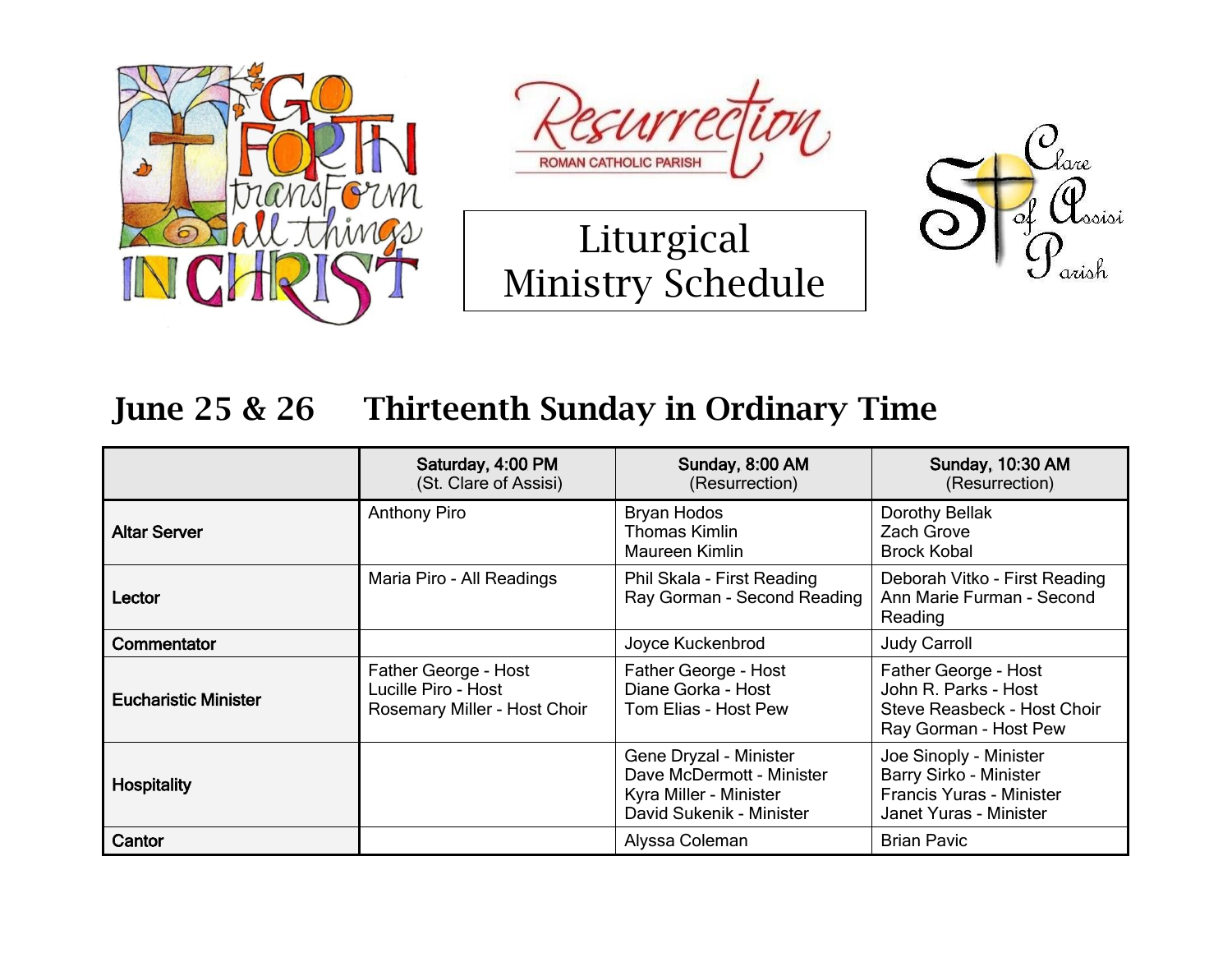







#### July 2 & 3 Fourteenth Sunday in Ordinary Time

|                             | Saturday, 4:00 PM<br>(St. Clare of Assisi)                                | Sunday, 8:00 AM<br>(Resurrection)                                                                  | <b>Sunday, 10:30 AM</b><br>(Resurrection)                                                                          |
|-----------------------------|---------------------------------------------------------------------------|----------------------------------------------------------------------------------------------------|--------------------------------------------------------------------------------------------------------------------|
| <b>Altar Server</b>         | <b>Noelle Paratore</b>                                                    | Alyssa Coleman<br><b>Mollie Conway</b><br>Aaron Sukenik                                            | <b>Brock Kobal</b><br><b>Justin Pavic</b><br><b>Rick Pavic</b>                                                     |
| Lector                      | Brian Paratore - All Readings                                             | Barb Dryzal - First Reading<br>Donna Sprankle - Second<br>Reading                                  | Laura Thomas - First Reading<br>Georgie Jakovcic - Second<br>Reading                                               |
| <b>Commentator</b>          |                                                                           | <b>Kathleen Hanners</b>                                                                            | Dan Thomas                                                                                                         |
| <b>Eucharistic Minister</b> | Mary Falvo - Host<br>Father George - Host<br>Rosemary Miller - Host Choir | <b>Brande Conway - Host</b><br>Father George - Host<br>Tom Elias - Host Pew                        | Father George - Host<br><b>Faith Thomas - Host</b><br>Gary Vitko - Host Choir<br>Ray Gorman - Host Pew             |
| <b>Hospitality</b>          |                                                                           | Greg Babik - Minister<br>Gene Dryzal - Minister<br>Joe Strihan - Minister<br>Ted Zajdel - Minister | Patricia Barrett - Minister<br><b>Vince Schaffer - Minister</b><br>Jason Thomas - Minister<br>Ed Zapola - Minister |
| Cantor                      |                                                                           | <b>Christine Babik</b>                                                                             | Ann Marie Furman                                                                                                   |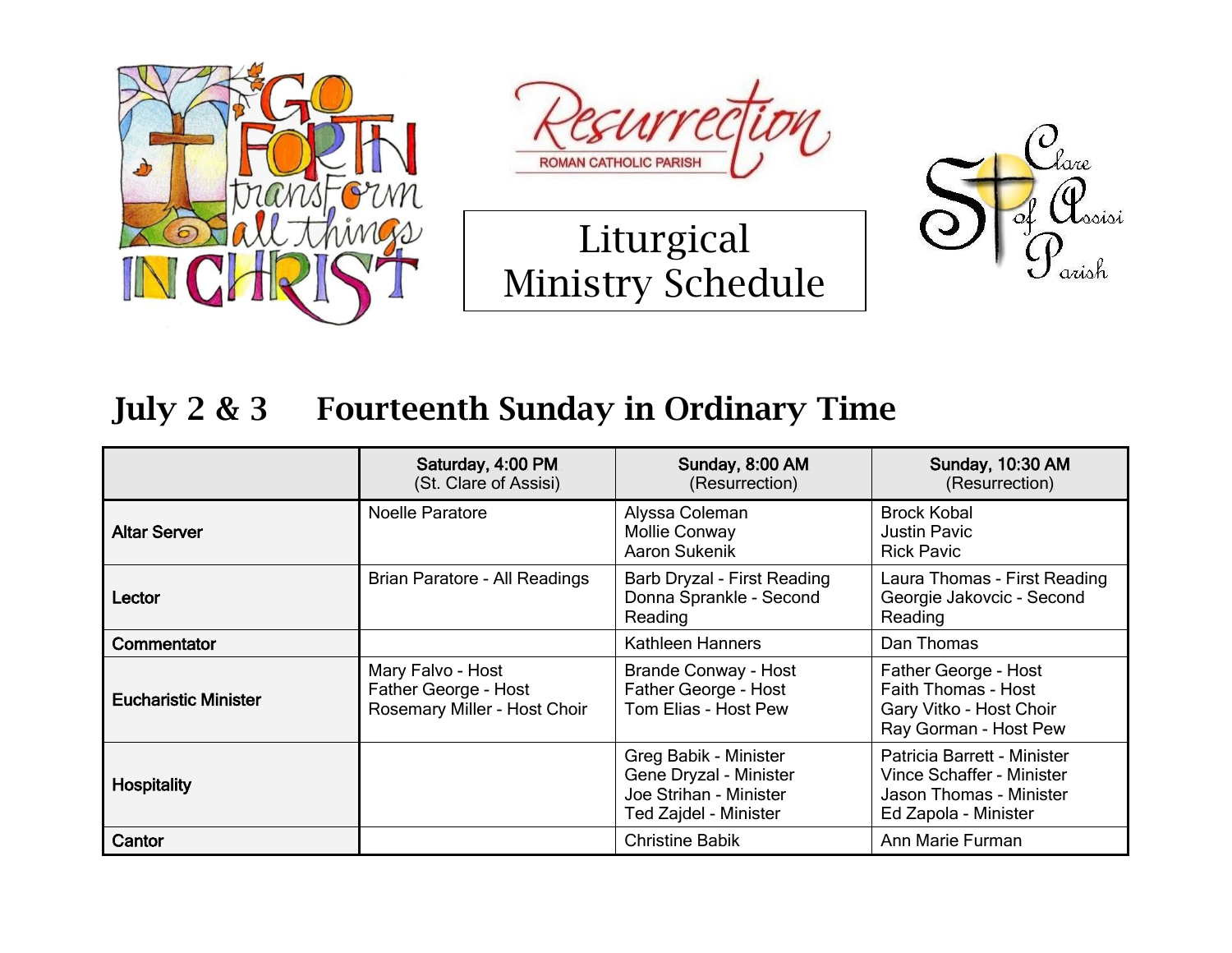







#### July 9 & 10 Fifteenth Sunday in Ordinary Time

|                             | Saturday, 4:00 PM<br>(St. Clare of Assisi)                                  | Sunday, 8:00 AM<br>(Resurrection)                                                                        | <b>Sunday, 10:30 AM</b><br>(Resurrection)                                                                     |
|-----------------------------|-----------------------------------------------------------------------------|----------------------------------------------------------------------------------------------------------|---------------------------------------------------------------------------------------------------------------|
| <b>Altar Server</b>         | Pete Furfari                                                                | Alyssa Coleman<br>Tom Elias<br><b>Blaise Veney</b>                                                       | Zach Grove<br><b>Justin Pavic</b><br><b>Rick Pavic</b>                                                        |
| Lector                      | Lucille Piro - All Readings                                                 | Bryan Hodos - First Reading<br>Kyra Miller - Second Reading                                              | <b>Brian Pavic - First Reading</b><br>Judy Carroll - Second Reading                                           |
| Commentator                 |                                                                             | Andrea Vargo                                                                                             | Deborah Vitko                                                                                                 |
| <b>Eucharistic Minister</b> | Father George - Host<br>Carol Pisula - Host<br>Rosemary Miller - Host Choir | Father George - Host<br>Marcia Swarney - Host<br>Tom Elias - Host Pew                                    | Father George - Host<br><b>Steve Reasbeck - Host</b><br>John R. Parks - Host Choir<br>Ray Gorman - Host Pew   |
| <b>Hospitality</b>          |                                                                             | Dave McDermott - Minister<br>Joe Strihan - Minister<br>David Sukenik - Minister<br>Ted Zajdel - Minister | Kathleen Fagan - Minister<br>Jack Fagan - Minister<br>Wayne Pappert - Minister<br>Mary Lou Pappert - Minister |
| Cantor                      |                                                                             | Debbie Chuba                                                                                             | <b>Jim Carthew</b>                                                                                            |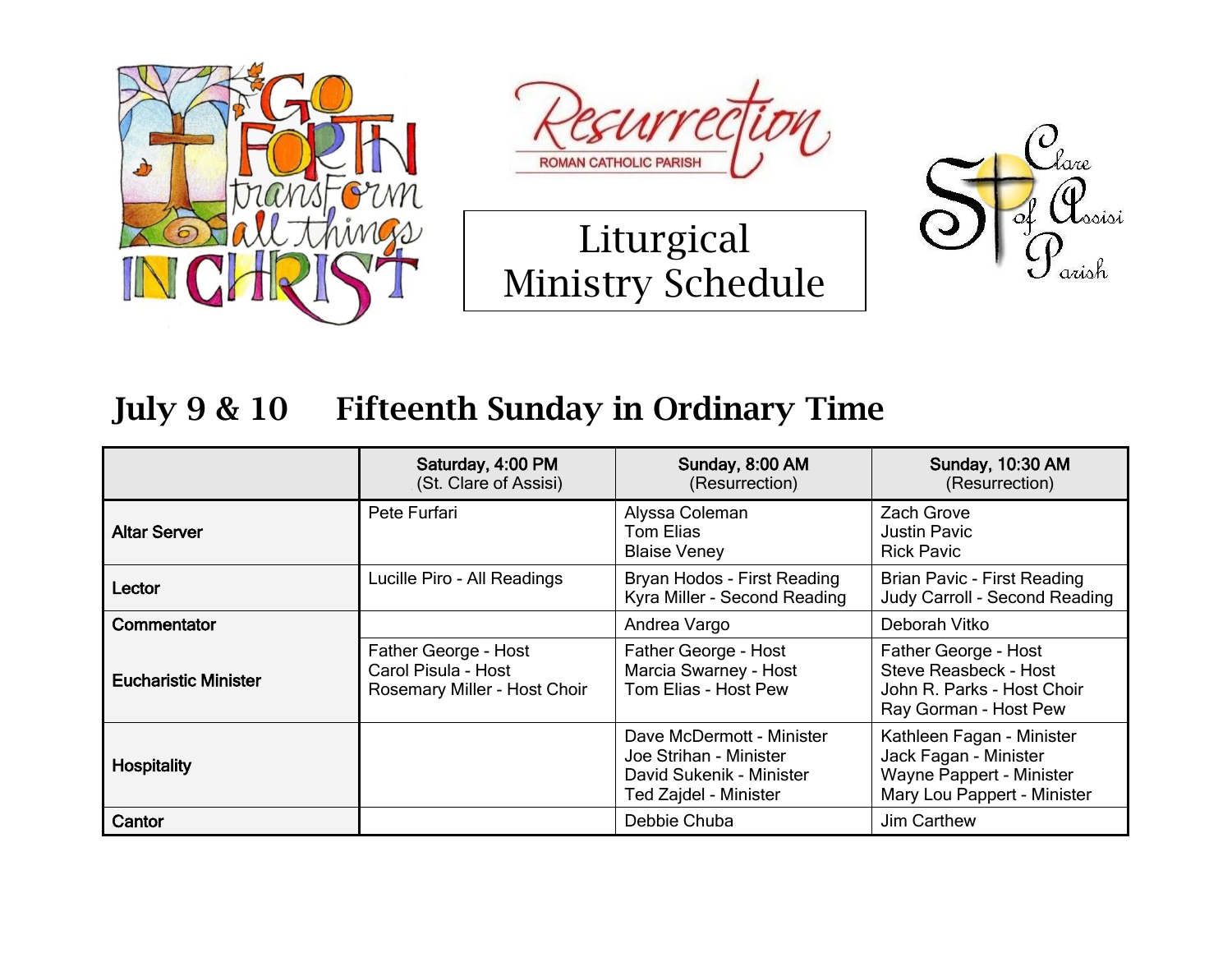







#### July 16 & 17 Sixteenth Sunday in Ordinary Time

|                             | Saturday, 4:00 PM<br>(St. Clare of Assisi)                              | Sunday, 8:00 AM<br>(Resurrection)                                                                        | <b>Sunday, 10:30 AM</b><br>(Resurrection)                                                                   |
|-----------------------------|-------------------------------------------------------------------------|----------------------------------------------------------------------------------------------------------|-------------------------------------------------------------------------------------------------------------|
| <b>Altar Server</b>         | Laura Angello                                                           | <b>Mollie Conway</b><br>Aaron Sukenik<br><b>Blaise Veney</b>                                             | Dorothy Bellak<br>Ray Gorman<br>Phil Skala                                                                  |
| Lector                      | Linda McKeon - All Readings                                             | Kyra Miller - First Reading<br>Joyce Kuckenbrod - Second<br>Reading                                      | <b>Bill Neatrour - First Reading</b><br>Steve Reasbeck - Second<br>Reading                                  |
| <b>Commentator</b>          |                                                                         | Mary Ann Rager                                                                                           | Ann Marie Furman                                                                                            |
| <b>Eucharistic Minister</b> | Mary Falvo - Host<br>Father George - Host<br>George Pisula - Host Choir | Barb Dryzal - Host<br>Father George - Host<br>Tom Elias - Host Pew                                       | Father George - Host<br>Arleen Schaffer - Host<br>Renee Ahlstrom - Host Choir<br>Ray Gorman - Host Pew      |
| <b>Hospitality</b>          |                                                                         | Gene Dryzal - Minister<br>Dave McDermott - Minister<br>David Sukenik - Minister<br>Ted Zajdel - Minister | Agnes Bardar - Minister<br>Tim Olshewsky - Minister<br>Annette Saylor - Minister<br>Jason Thomas - Minister |
| Cantor                      |                                                                         | Alyssa Coleman                                                                                           | <b>Brian Pavic</b>                                                                                          |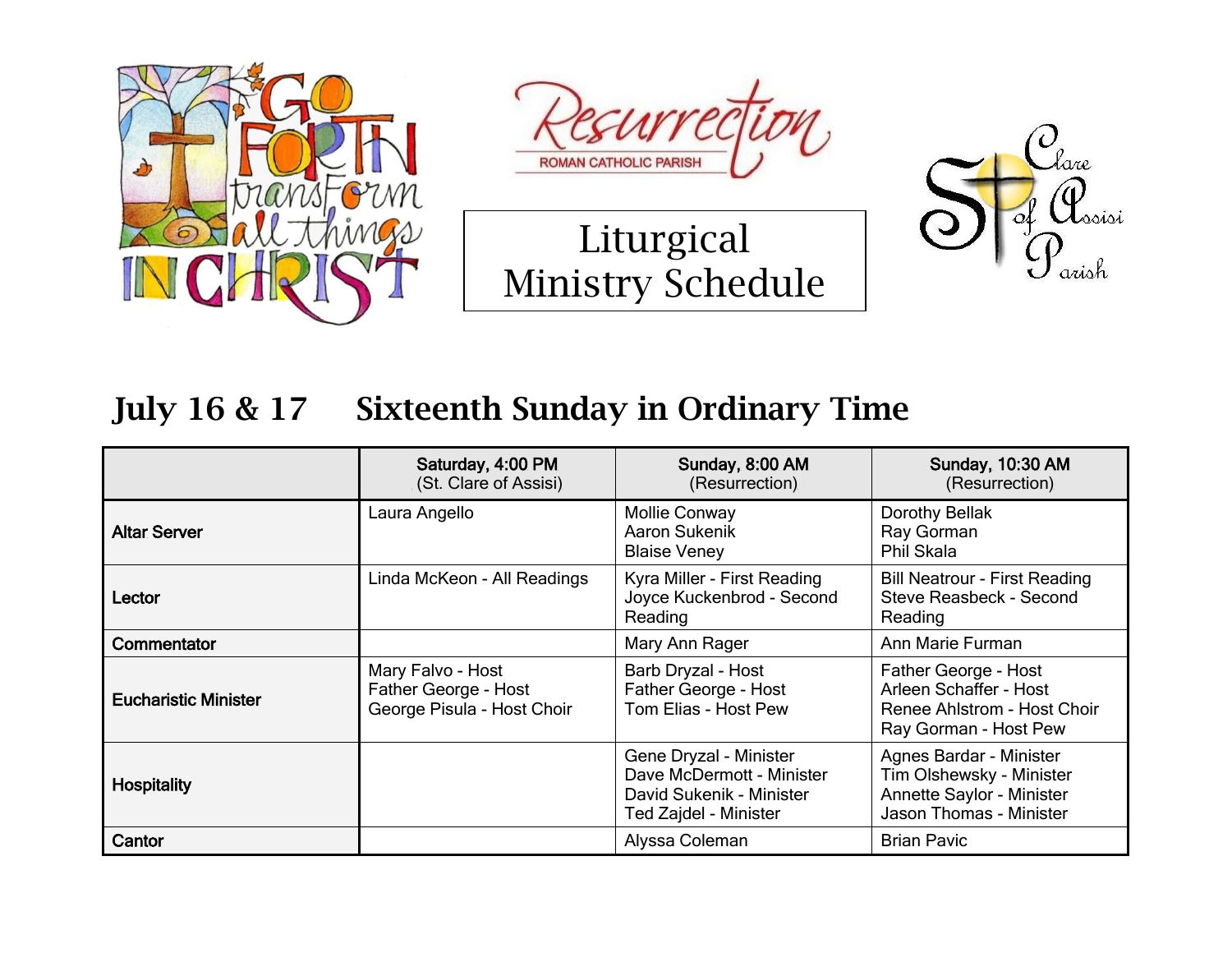







#### July 23 & 24 Seventeenth Sunday in Ordinary Time

|                             | Saturday, 4:00 PM<br>(St. Clare of Assisi)                                | Sunday, 8:00 AM<br>(Resurrection)                                                                   | <b>Sunday, 10:30 AM</b><br>(Resurrection)                                                                     |
|-----------------------------|---------------------------------------------------------------------------|-----------------------------------------------------------------------------------------------------|---------------------------------------------------------------------------------------------------------------|
| <b>Altar Server</b>         | <b>Anthony Piro</b>                                                       | <b>Mollie Conway</b><br><b>Thomas Kimlin</b><br>Maureen Kimlin                                      | Dorothy Bellak<br><b>Brock Kobal</b><br><b>Bill Neatrour</b>                                                  |
| Lector                      | Michelle Stutzman - All<br>Readings                                       | Kathleen Hanners - First<br>Reading<br>Donna Sprankle - Second<br>Reading                           | Linda McKeon - First Reading<br>Ed Zapola - Second Reading                                                    |
| Commentator                 |                                                                           | George Pisula                                                                                       | <b>Judy Carroll</b>                                                                                           |
| <b>Eucharistic Minister</b> | Mary Falvo - Host<br>Father George - Host<br>Rosemary Miller - Host Choir | Alyssa Coleman - Host<br>Father George - Host<br>Tom Elias - Host Pew                               | Father George - Host<br>Gary Vitko - Host<br>Patricia Barrett - Host Choir<br>Ray Gorman - Host Pew           |
| <b>Hospitality</b>          |                                                                           | Greg Babik - Minister<br>Carol Pisula - Minister<br>Joe Strihan - Minister<br>Ted Zajdel - Minister | Joe Sinoply - Minister<br><b>Barry Sirko - Minister</b><br>Francis Yuras - Minister<br>Janet Yuras - Minister |
| Cantor                      |                                                                           | <b>Christine Babik</b>                                                                              | Ann Marie Furman                                                                                              |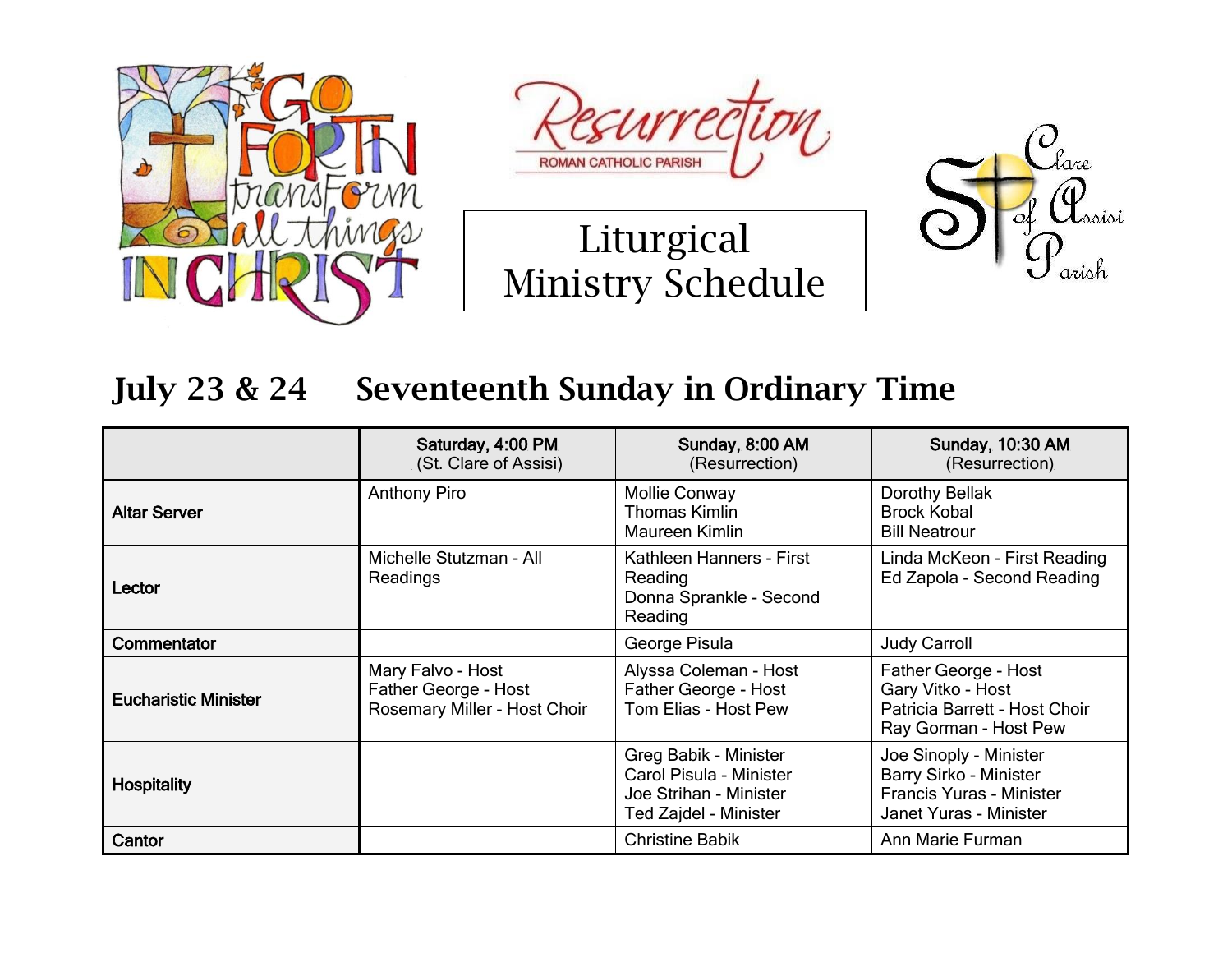







#### July 30 & 31 Eighteenth Sunday in Ordinary Time

|                             | Saturday, 4:00 PM<br>(St. Clare of Assisi)                                | Sunday, 8:00 AM<br>(Resurrection)                                                                      | <b>Sunday, 10:30 AM</b><br>(Resurrection)                                                                            |
|-----------------------------|---------------------------------------------------------------------------|--------------------------------------------------------------------------------------------------------|----------------------------------------------------------------------------------------------------------------------|
| <b>Altar Server</b>         | <b>Noelle Paratore</b>                                                    | Alyssa Coleman<br><b>Thomas Kimlin</b><br>Maureen Kimlin                                               | Zach Grove<br><b>Justin Pavic</b><br><b>Rick Pavic</b>                                                               |
| Lector                      | Brian Paratore - All Readings                                             | Mary Ann Rager - First<br>Reading<br>Bryan Hodos - Second<br>Reading                                   | Judy Carroll - First Reading<br>Dan Thomas - Second<br>Reading                                                       |
| Commentator                 |                                                                           | <b>Christine Babik</b>                                                                                 | Laura Thomas                                                                                                         |
| <b>Eucharistic Minister</b> | Mary Falvo - Host<br>Father George - Host<br>Rosemary Miller - Host Choir | Father George - Host<br>Andrea Vargo - Host<br>Tom Elias - Host Pew                                    | Father George - Host<br>Faith Thomas - Host<br><b>Bill Neatrour - Host Choir</b><br>Ray Gorman - Host Pew            |
| <b>Hospitality</b>          |                                                                           | Greg Babik - Minister<br>Gene Dryzal - Minister<br>Dave McDermott - Minister<br>Joe Strihan - Minister | Agnes Bardar - Minister<br>Tim Olshewsky - Minister<br>Annette Saylor - Minister<br><b>Vince Schaffer - Minister</b> |
| Cantor                      |                                                                           | Debbie Chuba                                                                                           | <b>Brian Pavic</b>                                                                                                   |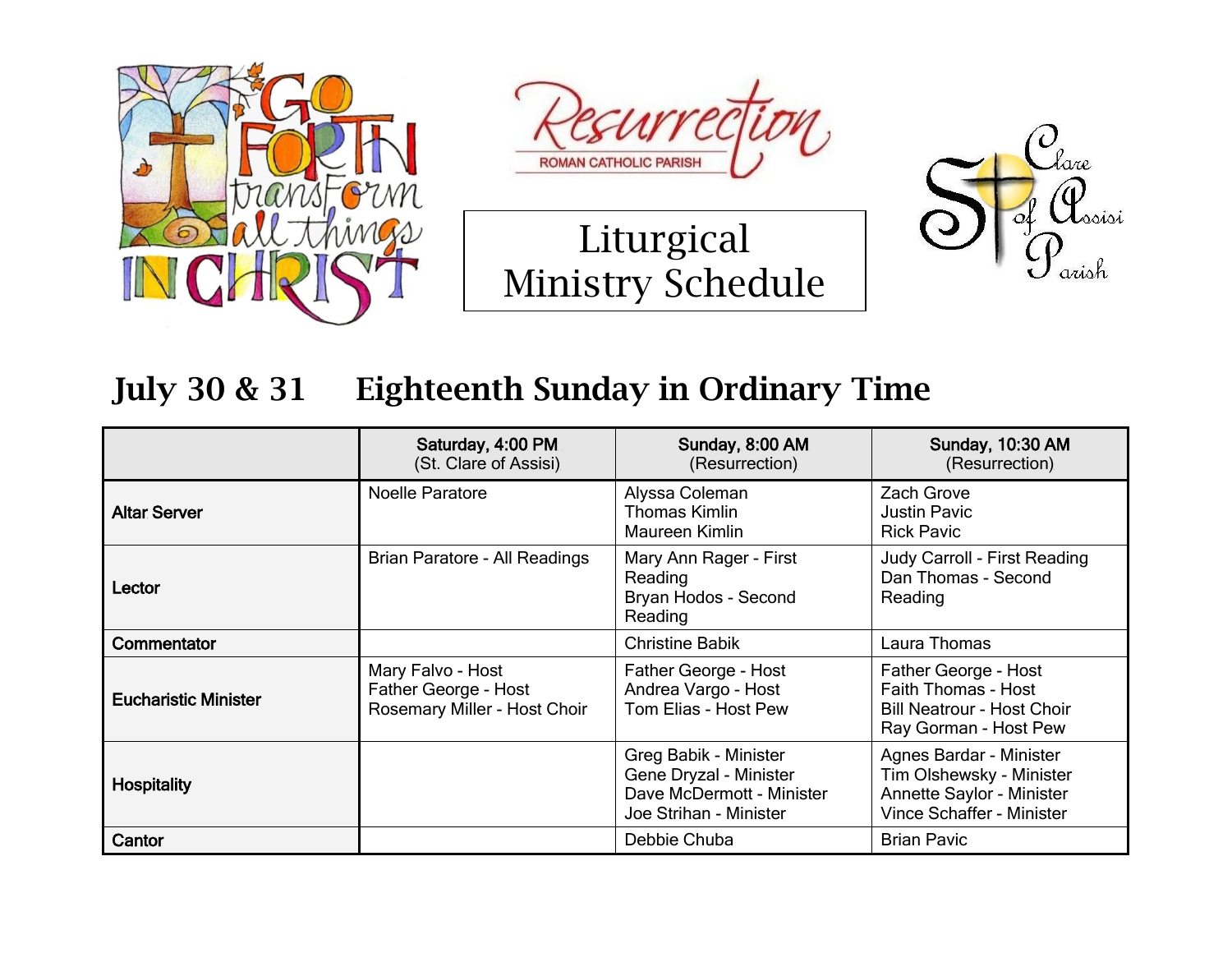







#### August 6 & 7 Nineteenth Sunday in Ordinary Time

|                             | Saturday, 4:00 PM<br>(St. Clare of Assisi)                                | Sunday, 8:00 AM<br>(Resurrection)                                                                        | <b>Sunday, 10:30 AM</b><br>(Resurrection)                                                                     |
|-----------------------------|---------------------------------------------------------------------------|----------------------------------------------------------------------------------------------------------|---------------------------------------------------------------------------------------------------------------|
| <b>Altar Server</b>         | <b>Anthony Piro</b>                                                       | <b>Mollie Conway</b><br>Aaron Sukenik<br><b>Blaise Veney</b>                                             | Dorothy Bellak<br>Zach Grove<br><b>Brock Kobal</b>                                                            |
| Lector                      | Joseph Rizzo - All Readings                                               | <b>Christine Babik - First Reading</b><br>Kyra Miller - Second Reading                                   | Georgie Jakovcic - First<br>Reading<br>Laura Thomas - Second<br>Reading                                       |
| Commentator                 |                                                                           | Donna Sprankle                                                                                           | Dan Thomas                                                                                                    |
| <b>Eucharistic Minister</b> | Father George - Host<br>Lucille Piro - Host<br>George Pisula - Host Choir | Father George - Host<br>Joyce Kuckenbrod - Host<br>Tom Elias - Host Pew                                  | Father George - Host<br>Dee Minor - Host<br>Faith Thomas - Host Choir<br>Ray Gorman - Host Pew                |
| <b>Hospitality</b>          |                                                                           | Greg Babik - Minister<br>Dave McDermott - Minister<br>Joe Strihan - Minister<br>David Sukenik - Minister | Joe Sinoply - Minister<br><b>Barry Sirko - Minister</b><br>Francis Yuras - Minister<br>Janet Yuras - Minister |
| Cantor                      |                                                                           | Alyssa Coleman                                                                                           | Jim Carthew                                                                                                   |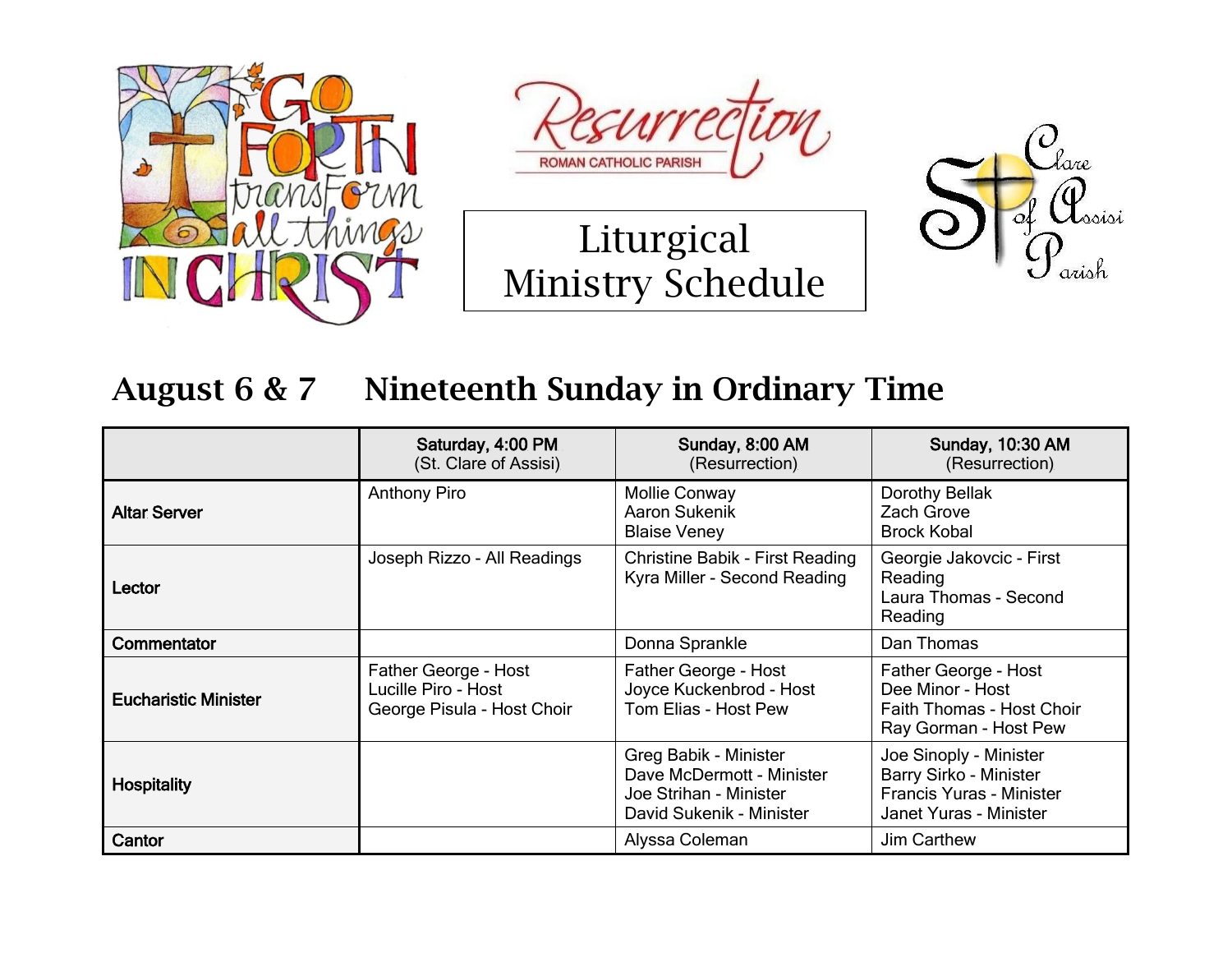







#### August 13 & 14 Twentieth Sunday in Ordinary Time

|                             | Saturday, 4:00 PM<br>(St. Clare of Assisi)                                  | Sunday, 8:00 AM<br>(Resurrection)                                                                         | <b>Sunday, 10:30 AM</b><br>(Resurrection)                                                                     |
|-----------------------------|-----------------------------------------------------------------------------|-----------------------------------------------------------------------------------------------------------|---------------------------------------------------------------------------------------------------------------|
| <b>Altar Server</b>         | Pete Furfari                                                                | <b>Bryan Hodos</b><br>George Pisula<br><b>Blaise Veney</b>                                                | Zach Grove<br><b>Justin Pavic</b><br><b>Rick Pavic</b>                                                        |
| Lector                      | Michelle Stutzman - All<br>Readings                                         | Joyce Kuckenbrod - First<br>Reading<br>Phil Skala - Second Reading                                        | <b>Steve Reasbeck - First</b><br>Reading<br>Deborah Vitko - Second<br>Reading                                 |
| Commentator                 |                                                                             | <b>Barb Dryzal</b>                                                                                        | Ray Gorman                                                                                                    |
| <b>Eucharistic Minister</b> | Father George - Host<br>Lucille Piro - Host<br>Rosemary Miller - Host Choir | Father George - Host<br>Mary Ann Rager - Host<br>Tom Elias - Host Pew                                     | Father George - Host<br>Paulette Grove - Host<br>Renee Ahlstrom - Host Choir<br>Ray Gorman - Host Pew         |
| <b>Hospitality</b>          |                                                                             | Greg Babik - Minister<br>Patricia Barrett - Minister<br>Gene Dryzal - Minister<br>Carol Pisula - Minister | Kathleen Fagan - Minister<br>Jack Fagan - Minister<br>Wayne Pappert - Minister<br>Mary Lou Pappert - Minister |
| Cantor                      |                                                                             | <b>Christine Babik</b>                                                                                    | Ann Marie Furman                                                                                              |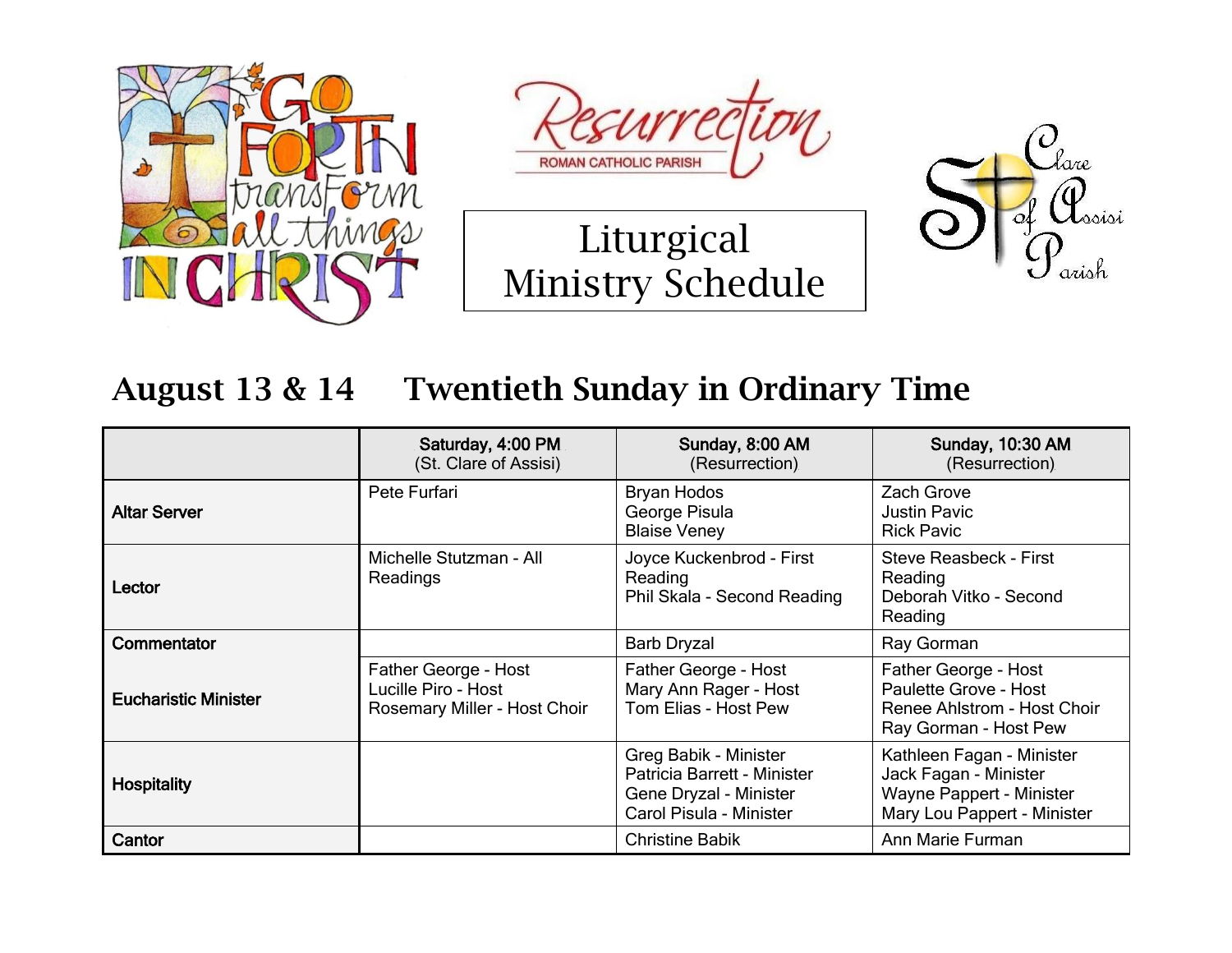







#### August 15 Assumption of the Blessed Virgin Mary

|                             | Monday, 6:30 PM<br>(St. Clare of Assisi)<br><b>Assumption of the BVM</b>  |
|-----------------------------|---------------------------------------------------------------------------|
| <b>Altar Server</b>         | <b>Anthony Piro</b>                                                       |
| Lector                      | Lucille Piro - All Readings                                               |
| Commentator                 |                                                                           |
| <b>Eucharistic Minister</b> | Mary Falvo - Host<br>Father George - Host<br>Rosemary Miller - Host Choir |
| <b>Hospitality</b>          |                                                                           |
| Cantor                      | NOT FILLED                                                                |

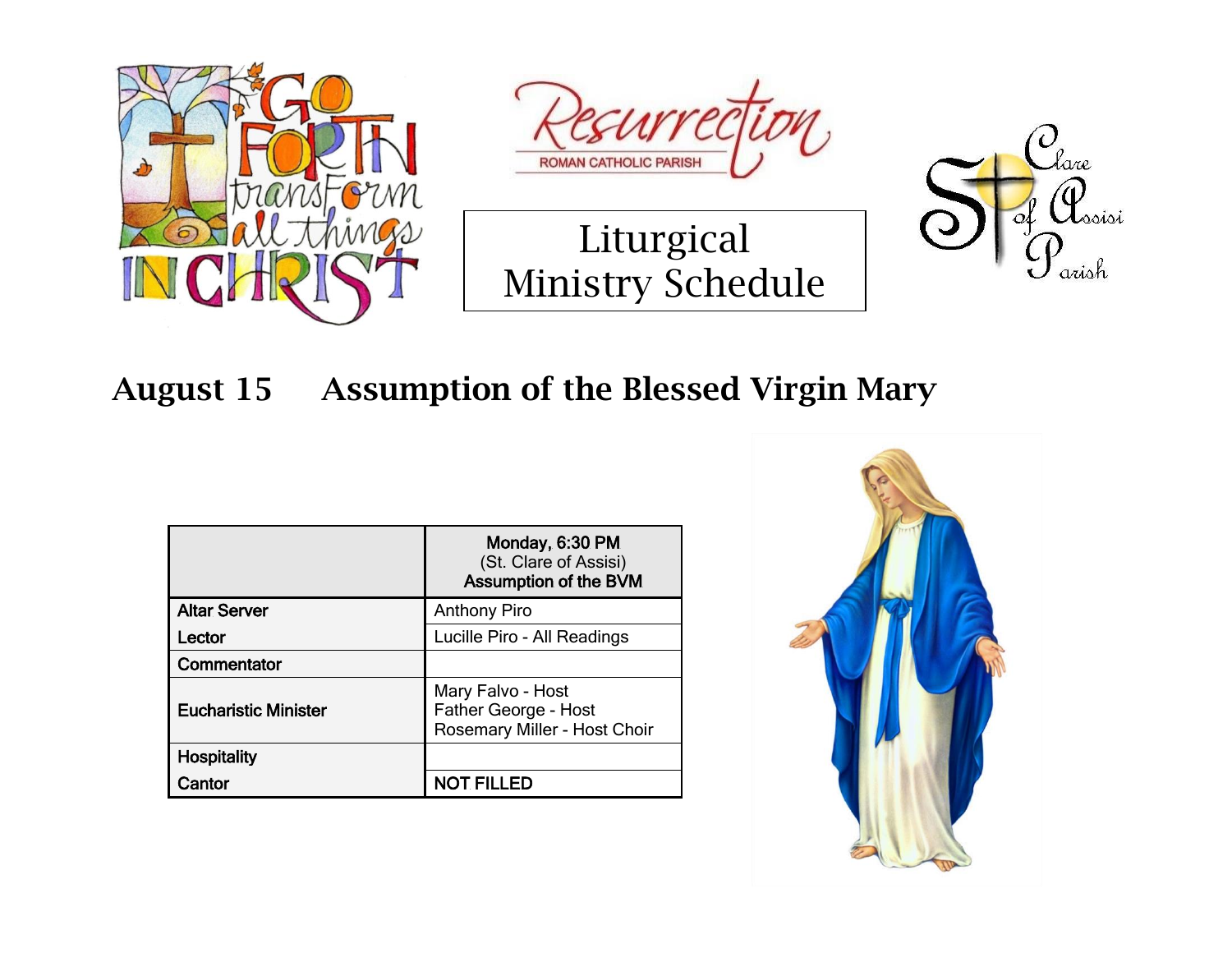



Liturgical

Ministry Schedule



### August 20 & 21 Twenty-First Sunday in Ordinary Time

|                             | Saturday, 4:00 PM<br>(St. Clare of Assisi)                             | Sunday, 8:00 AM<br>(Resurrection)                                                                      | <b>Sunday, 10:30 AM</b><br>(Resurrection)                                                                   |
|-----------------------------|------------------------------------------------------------------------|--------------------------------------------------------------------------------------------------------|-------------------------------------------------------------------------------------------------------------|
| <b>Altar Server</b>         | Laura Angello                                                          | <b>Mollie Conway</b><br><b>Thomas Kimlin</b><br>Maureen Kimlin                                         | Zach Grove<br><b>Justin Pavic</b><br><b>Rick Pavic</b>                                                      |
| Lector                      | Maria Piro - All Readings                                              | Andrea Vargo - First Reading<br>Kathleen Hanners - Second<br>Reading                                   | Ed Zapola - First Reading<br>Arleen Schaffer - Second<br>Reading                                            |
| Commentator                 |                                                                        | <b>Tom Elias</b>                                                                                       | <b>Bill Neatrour</b>                                                                                        |
| <b>Eucharistic Minister</b> | Mary Falvo - Host<br>Father George - Host<br>Lucille Piro - Host Choir | <b>Brande Conway - Host</b><br>Father George - Host<br>Tom Elias - Host Pew                            | Renee Ahlstrom - Host<br>Father George - Host<br>John R. Parks - Host Choir<br>Ray Gorman - Host Pew        |
| <b>Hospitality</b>          |                                                                        | Kyra Miller - Minister<br>George Pisula - Minister<br>Carol Pisula - Minister<br>Ted Zajdel - Minister | Agnes Bardar - Minister<br>Tim Olshewsky - Minister<br>Annette Saylor - Minister<br>Jason Thomas - Minister |
| Cantor                      |                                                                        | Alyssa Coleman                                                                                         | <b>Brian Pavic</b>                                                                                          |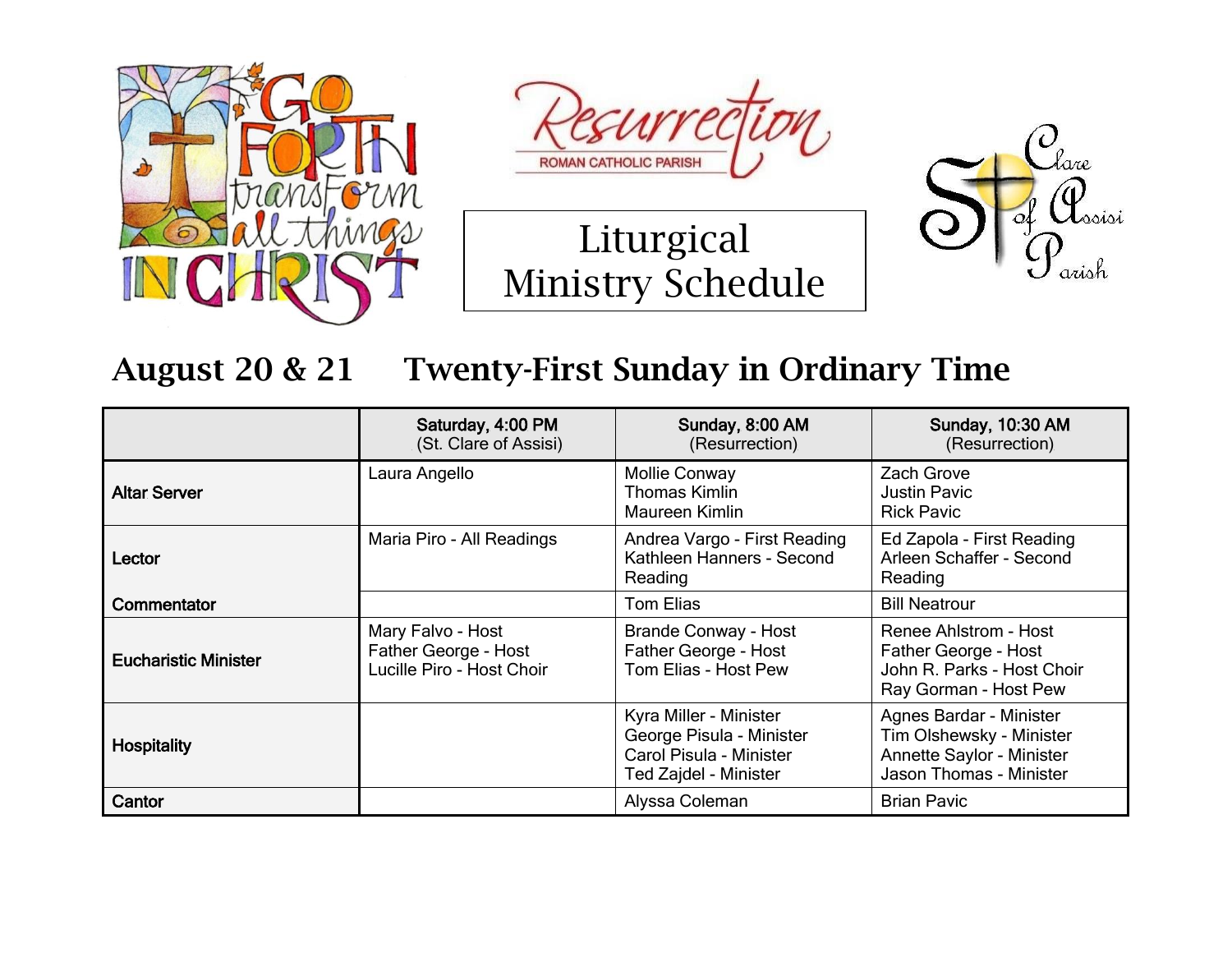







#### August 27 & 28 Twenty-Second Sunday in Ordinary Time

|                             | Saturday, 4:00 PM<br>(St. Clare of Assisi)                                | Sunday, 8:00 AM<br>(Resurrection)                                                                        | <b>Sunday, 10:30 AM</b><br>(Resurrection)                                                                     |
|-----------------------------|---------------------------------------------------------------------------|----------------------------------------------------------------------------------------------------------|---------------------------------------------------------------------------------------------------------------|
| <b>Altar Server</b>         | Pete Furfari                                                              | <b>Mollie Conway</b><br><b>Aaron Sukenik</b><br><b>Blaise Veney</b>                                      | Dorothy Bellak<br><b>Brock Kobal</b><br>Phil Skala                                                            |
| Lector                      | Anthony Piro - All Readings                                               | Donna Sprankle - First<br>Reading<br>Mary Ann Rager - Second<br>Reading                                  | Dan Thomas - First Reading<br>Gary Vitko - Second Reading                                                     |
| Commentator                 |                                                                           | <b>Bryan Hodos</b>                                                                                       | Laura Thomas                                                                                                  |
| <b>Eucharistic Minister</b> | Father George - Host<br>Carol Pisula - Host<br>George Pisula - Host Choir | Patricia Barrett - Host<br>Father George - Host<br>Tom Elias - Host Pew                                  | Father George - Host<br>Vince Schaffer - Host<br>Faith Thomas - Host Choir<br>Ray Gorman - Host Pew           |
| <b>Hospitality</b>          |                                                                           | Greg Babik - Minister<br>Dave McDermott - Minister<br>Joe Strihan - Minister<br>David Sukenik - Minister | Joe Sinoply - Minister<br><b>Barry Sirko - Minister</b><br>Francis Yuras - Minister<br>Janet Yuras - Minister |
| Cantor                      |                                                                           | <b>Christine Babik</b>                                                                                   | Jim Carthew                                                                                                   |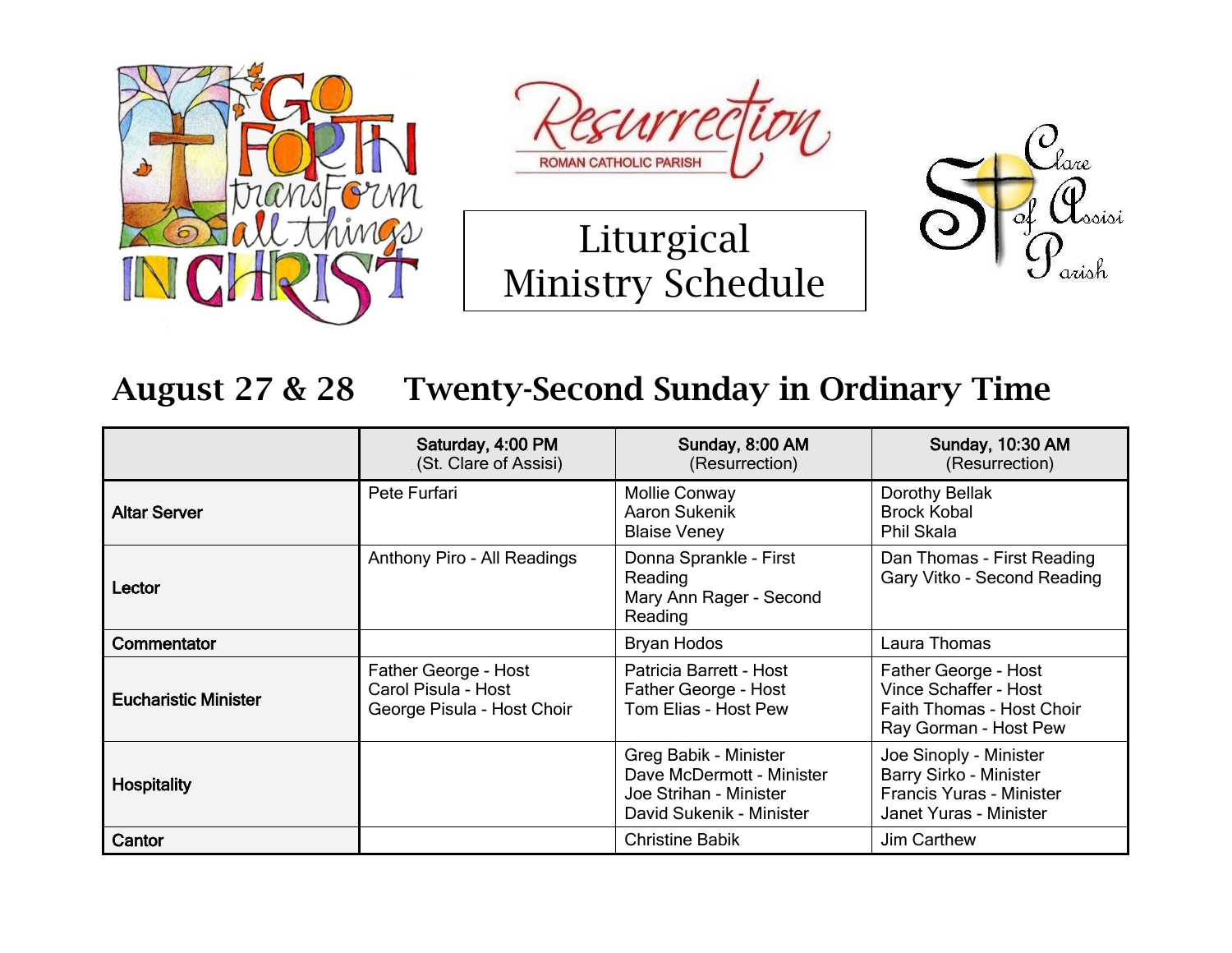



## Liturgical Ministry Schedule

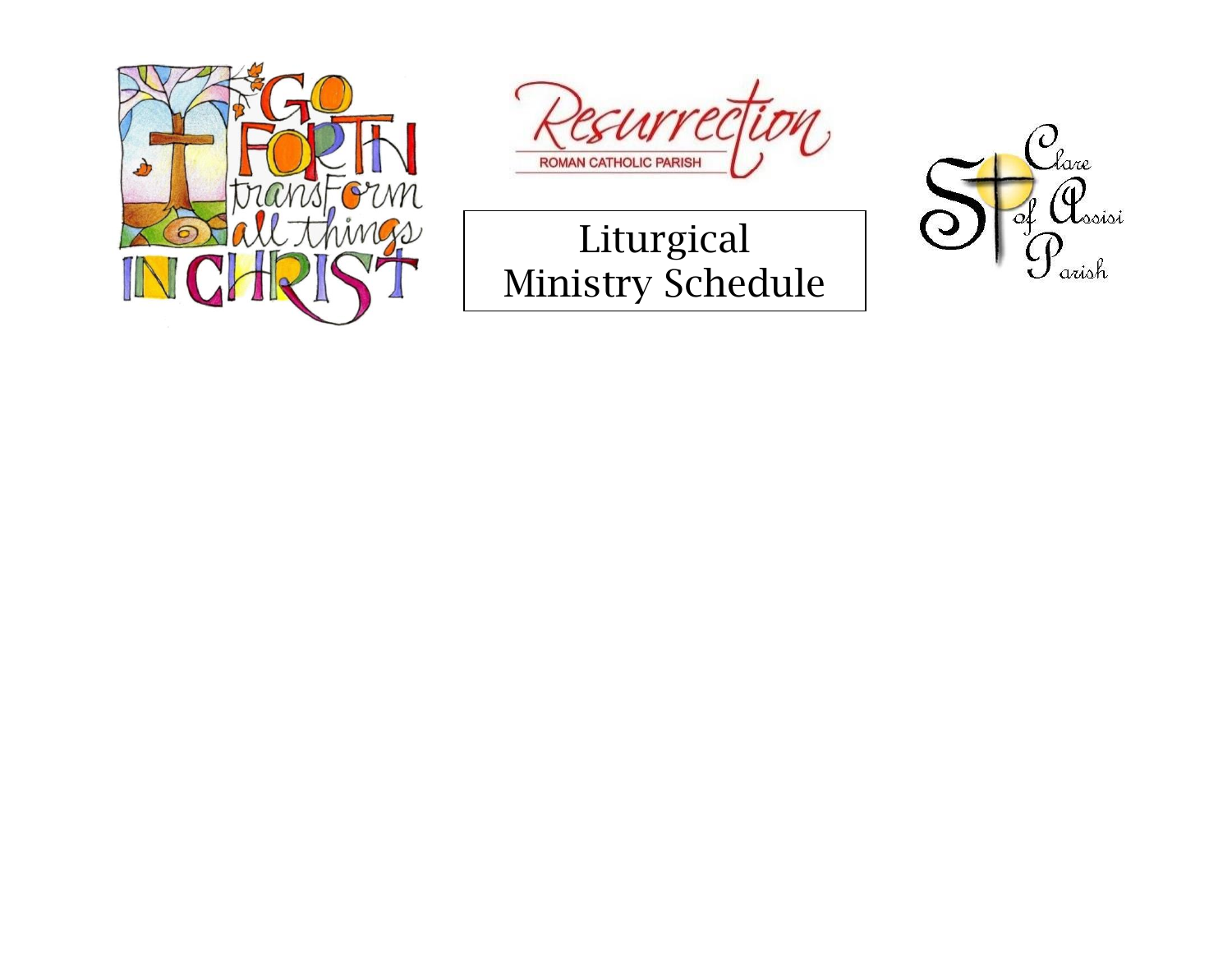

#### **Summer 2022 Liturgical Minister Contact List**



|                 | <b>Last Name</b> First Name Phone |                | <u>Email</u>                                        | <b>Service Preference</b>                                 | $\boldsymbol{\cup}$ arish |
|-----------------|-----------------------------------|----------------|-----------------------------------------------------|-----------------------------------------------------------|---------------------------|
|                 |                                   |                | <b>ALTAR SERVERS</b>                                |                                                           |                           |
| SC Angello      | Laura                             |                |                                                     | Saturday 4:00P (St. Clare of Assisi)                      |                           |
| Bellak          | Dorothy                           |                | (814) 536-2297 dorothybellak180@gmail.com           | Sunday 8:00A (Resurrection), Sunday 10:30A (Resurrection) |                           |
| Coleman         | Alyssa                            |                | (814) 539-5624 suecobingo74@yahoo.com               | Sunday 8:00A (Resurrection)                               |                           |
| Conway          | Mollie                            |                | (814) 241-1564 bmconway818@gmail.com                | Sunday 8:00A (Resurrection)                               |                           |
| Elias           | Tom                               |                | (814) 535-5271 telias@aol.com                       | Sunday 8:00A (Resurrection)                               |                           |
| SC Furfari      | Pete                              | (814) 288-4981 |                                                     | Saturday 4:00P (St. Clare of Assisi)                      |                           |
| Gorman          | Ray                               | (814) 536-7442 |                                                     | Sunday 10:30A (Resurrection)                              |                           |
| SC Grove        | Zach                              |                | (814) 536-7665 pavic30@yahoo.com                    | Sunday 10:30A (Resurrection)                              |                           |
| Hodos           | <b>Bryan</b>                      |                | (814) 262-8429 bhodos@aol.com                       | Sunday 8:00A (Resurrection)                               |                           |
| Kimlin          | Maureen                           |                | (814) 255-6504 ginger15@atlanticbb.net              | Sunday 8:00A (Resurrection)                               |                           |
| Kimlin          | <b>Thomas</b>                     |                | (814) 255-6504 tkimlin@klinekimlin.com              | Sunday 8:00A (Resurrection)                               |                           |
| Kobal           | <b>Brock</b>                      |                | (814) 254-1916 Ikobal727@yahoo.com, SKobal@jwfi.com | Sunday 10:30A (Resurrection)                              |                           |
| Kucera          | Ryan                              |                | (814) 255-4690 soccer.player2009@live.com           | Sunday 10:30A (Resurrection)                              |                           |
| Neatrour        | Bill                              |                | (814) 539-2571 bneatrour@gmail.com                  | Sunday 10:30A (Resurrection)                              |                           |
| SC Paratore     | Noel                              |                | (814) 288-9674 blparatore@atlanticbb.net            | Saturday 4:00P (St. Clare of Assisi)                      |                           |
| Pavic           | Justin                            |                | (814) 288-1086 pavic30@yahoo.com                    | Sunday 10:30A (Resurrection)                              |                           |
| Pavic           | Rick                              |                | (814) 288-1086 pavic30@yahoo.com                    | Sunday 10:30A (Resurrection)                              |                           |
| SC Piro         | Anthony                           | (814) 535-4110 |                                                     | Saturday 4:00P (St. Clare of Assisi)                      |                           |
| Pisula          | George                            |                | (814) 254-1961 ggpisula@atlanticbb.net              | Sunday 8:00A (Resurrection)                               |                           |
| Skala           | Philip                            |                | (814) 288-1185 philipskala@yahoo.com                | Sunday 8:00A (Resurrection), Sunday 10:30A (Resurrection) |                           |
| Sukenik         | Aaron                             |                | (814) 242-5695 sukenik79@hotmail.com                | Sunday 8:00A (Resurrection)                               |                           |
| Veney           | <b>Blaise</b>                     |                | (814) 536-9694 meaghanveney@yahoo.com               | Sunday 8:00A (Resurrection)                               |                           |
|                 |                                   |                |                                                     |                                                           |                           |
|                 |                                   |                | <b>Lectors</b>                                      |                                                           |                           |
| <b>Ahletrom</b> | <b>Danaa</b>                      |                | $(811)$ 536-1157, reneebellelettre@vaboo.com        | Sunday 10:20A (Recurrection)                              |                           |

| Ahlstrom     | Renee     | (814) 536-4157 reneebellelettre@yahoo.com | Sunday 10:30A (Resurrection) |
|--------------|-----------|-------------------------------------------|------------------------------|
| <b>Babik</b> | Christine | (814) 659-0992 cbabik@dioceseaj.org       | Sunday 8:00A (Resurrection)  |
| Carroll      | Judv      | (814) 248-9099 catechismstphil@gmail.com  | Sunday 10:30A (Resurrection) |
| Dryzal       | Barb      | (814) 536-3961 mumba529@yahoo.com         | Sunday 8:00A (Resurrection)  |
| Elias        | Tom       | (814) 535-5271 telias@aol.com             | Sunday 8:00A (Resurrection)  |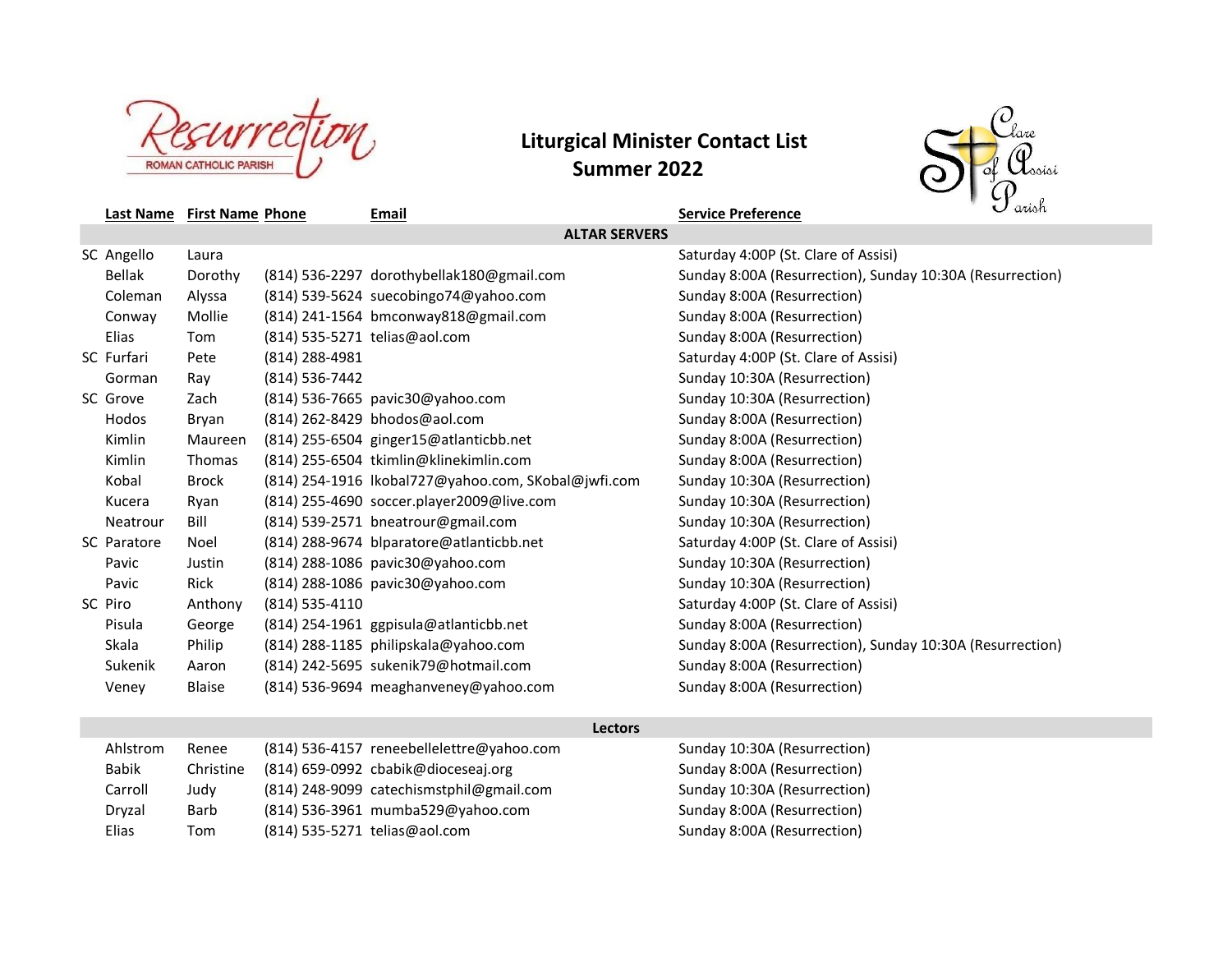

#### **Summer 2022 Liturgical Minister Contact List**



| <b>Last Name</b> First Name Phone |                          |                    | Email                                         | <b>Service Preference</b>                                 | $\mathcal O$ ansie |
|-----------------------------------|--------------------------|--------------------|-----------------------------------------------|-----------------------------------------------------------|--------------------|
|                                   | <b>Lectors continued</b> |                    |                                               |                                                           |                    |
| Findley                           | Fran                     |                    | (814) 255-4794 cakmaniac@yahoo.com            | Sunday 8:00A (Resurrection)                               |                    |
| Furman                            |                          |                    | Ann Marie (814) 539-9725 amfurman@aol.com     | Sunday 8:00A (Resurrection), Sunday 10:30A (Resurrection) |                    |
| Gorman                            | Ray                      | (814) 536-7442     |                                               | Sunday 10:30A (Resurrection)                              |                    |
| <b>Hanners</b>                    | Kathleen                 |                    | (814) 539-2735 khanners1949@gmail.com         | Sunday 8:00A (Resurrection)                               |                    |
| Hodos                             | Bryan                    |                    | (814) 262-8429 bhodos@aol.com                 | Sunday 8:00A (Resurrection)                               |                    |
| Jakovcic                          | Georgie                  |                    | (814) 536-4214 georgiejakovcic@atlanticbb.net | Sunday 10:30A (Resurrection)                              |                    |
| Kuckenbrod Joyce                  |                          |                    | (814) 255-8671 kukybrod@atlanticbb.net        | Sunday 8:00A (Resurrection)                               |                    |
| McKeon                            | Linda                    |                    | (814) 262-5153 jmmjlam@yahoo.com              | Sunday 10:30A (Resurrection), Sunday 8:00A (Resurrection) |                    |
| McKeon                            | Linda                    |                    |                                               | Saturday 4:00P (St. Clare of Assisi)                      |                    |
| Miller                            | Kyra                     |                    | (814) 279-8746 kyramiller1512@gmail.com       | Sunday 8:00A (Resurrection)                               |                    |
| Neatrour                          | Bill                     |                    | (814) 539-2571 bneatrour@gmail.com            | Sunday 10:30A (Resurrection)                              |                    |
| SC Paratore                       | <b>Brian</b>             |                    | (814) 288-9674 blparatore@atlanticbb.net      | Saturday 4:00P (St. Clare of Assisi)                      |                    |
| Pavic                             | <b>Brian</b>             |                    | (814) 418-0279 bugh343@gmail.com              | Sunday 10:30A (Resurrection)                              |                    |
| SC Piro                           | Anthony                  | (814) 535-4110     |                                               | Saturday 4:00P (St. Clare of Assisi)                      |                    |
| SC Piro                           | Lucille                  | (814) 255-6277     |                                               | Saturday 4:00P (St. Clare of Assisi)                      |                    |
| SC Piro                           | Maria                    | (814) 255-6277     |                                               | Saturday 4:00P (St. Clare of Assisi)                      |                    |
| Pisula                            | George                   |                    | (814) 254-1961 ggpisula@atlanticbb.net        | Sunday 8:00A (Resurrection)                               |                    |
| Rager                             | Mary Ann                 |                    | (814) 255-4586 mar1121@atlanticbb.net         | Sunday 8:00A (Resurrection)                               |                    |
| Reasbeck                          | Steve                    |                    | (814) 322-3478 stevereasbeck@aol.com          | Sunday 10:30A (Resurrection)                              |                    |
| SC Rizzo                          | Joseph                   | (814) 269-2153     |                                               | Saturday 4:00P (St. Clare of Assisi)                      |                    |
| Schaffer                          | Arleen                   |                    | (814) 322-1629 prince@atlanticbb.net          | Sunday 10:30A (Resurrection)                              |                    |
| Skala                             | Philip                   |                    | (814) 288-1185 philipskala@yahoo.com          | Sunday 8:00A (Resurrection), Sunday 10:30A (Resurrection) |                    |
| Sprankle                          | Donna                    |                    | (814) 535-5232 dsprankle@wilkinson-deter.com  | Sunday 8:00A (Resurrection)                               |                    |
| SC Stutzman                       | Michelle                 | (814) 410-5426     |                                               | Saturday 4:00P (St. Clare of Assisi)                      |                    |
| <b>Thomas</b>                     | Dan                      |                    | (814) 479-2062 dan@thomasfeedmill.com         | Sunday 10:30A (Resurrection)                              |                    |
| Thomas                            | Laura                    |                    | (814) 410-2789 laurajt27@hotmail.com          | Sunday 10:30A (Resurrection)                              |                    |
| Vargo                             | Andrea                   | $(814) 536 - 6855$ |                                               | Sunday 8:00A (Resurrection)                               |                    |
| Vargo                             | Holly                    |                    | (814) 475-6967 hsvargo70@gmail.com            | Saturday 4:00P (St. Clare of Assisi)                      |                    |
| Vitko                             | Deborah                  |                    | (814) 255-7323 getonboard@verizon.net         | Sunday 10:30A (Resurrection)                              |                    |
| Vitko                             | Gary                     |                    | (814) 255-7372 Gvitlaw@gmail.com              | Sunday 10:30A (Resurrection)                              |                    |
|                                   |                          |                    |                                               |                                                           |                    |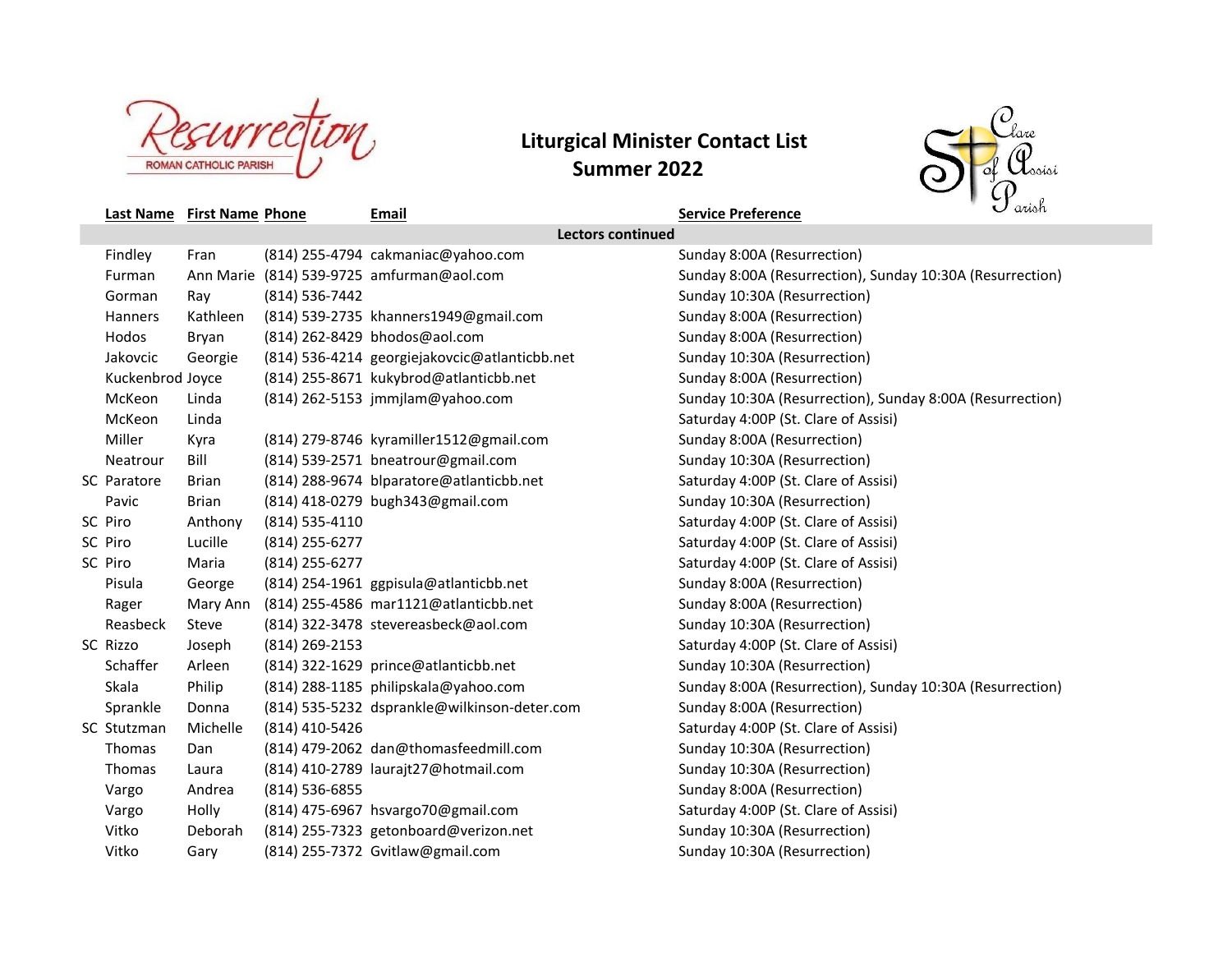

## **Summer 2022**



| <b>Last Name</b> First Name Phone |           |                    | Email                                         | <b>Service Preference</b>                                 | $\bm{\cup}$ arish |  |
|-----------------------------------|-----------|--------------------|-----------------------------------------------|-----------------------------------------------------------|-------------------|--|
|                                   |           |                    |                                               | <b>Extraordinary Ministers of Holy Communion</b>          |                   |  |
| Ahlstrom                          | Renee     |                    | (814) 536-4157 reneebellelettre@yahoo.com     | Sunday 10:30A (Resurrection)                              |                   |  |
| Babik                             | Christine |                    | (814) 659-0992 cbabik@dioceseaj.org           | Sunday 8:00A (Resurrection)                               |                   |  |
| <b>Barrett</b>                    | Patricia  |                    | (814) 532-6567 patsy7351@aol.com              | Sunday 10:30A (Resurrection), Sunday 8:00A (Resurrection) |                   |  |
| Coleman                           | Alyssa    |                    | (814) 539-5624 suecobingo74@yahoo.com         | Sunday 8:00A (Resurrection)                               |                   |  |
| Conway                            | Brandi    |                    | (814) 241-1564 bmconway818@gmail.com          | Sunday 8:00A (Resurrection)                               |                   |  |
| Dryzal                            | Barb      |                    | (814) 536-3961 mumba529@yahoo.com             | Sunday 8:00A (Resurrection)                               |                   |  |
| SC Elias                          | Tom       |                    | (814) 535-5271 telias@aol.com                 | Sunday 8:00A (Resurrection)                               |                   |  |
| Falvo                             | Mary      | $(814)$ 535-5001   |                                               | Saturday 4:00P (St. Clare of Assisi)                      |                   |  |
| Gorka                             | Diane     |                    | (814) 255-7393 tfgorka@gmail.com              | Sunday 8:00A (Resurrection)                               |                   |  |
| Gorka                             | Tim       |                    | (814) 255-7393 tfgorka@gmail.com              | Sunday 8:00A (Resurrection)                               |                   |  |
| SC Gorman                         | Ray       | (814) 536-7442     |                                               | Sunday 10:30A (Resurrection)                              |                   |  |
| Grove                             | Paulette  | $(814) 536 - 7665$ |                                               | Sunday 10:30A (Resurrection)                              |                   |  |
| Hanners                           | Kathleen  |                    | (814) 539-2735 khanners1949@gamil.com         | Sunday 8:00A (Resurrection)                               |                   |  |
| Jakovcic                          | Georgie   |                    | (814) 536-4214 georgiejakovcic@atlanticbb.net | Sunday 10:30A (Resurrection)                              |                   |  |
| SC Kuckenbrod Joyce               |           |                    | (814) 255-8671 kukybrod@atlanticbb.net        | Sunday 8:00A (Resurrection)                               |                   |  |
| Miller                            | Rosemary  |                    | (814) 266-6440 Riffith1110@gmail.com          | Saturday 4:00P (St. Clare of Assisi)                      |                   |  |
| Neatrour                          | Bill      |                    | (814) 539-2571 bneatrour@gmail.com            | Sunday 10:30A (Resurrection)                              |                   |  |
| SC Parks                          | John R.   |                    | (814) 619-9291 johnparks52@gmail.com          | Sunday 10:30A (Resurrection)                              |                   |  |
| Piro                              | Lucille   |                    | (814) 255-6277 lpiro@atlanticbb.nrt           | Saturday 4:00P (St. Clare of Assisi)                      |                   |  |
| Pisula                            | Carol     |                    | (814) 242-6217 ggpisula@atlanticbb.net        | Sunday 8:00A (Resurrection)                               |                   |  |
| Pisula                            | George    |                    | (814) 254-1961 ggpisula@atlanticbb.net        | Sunday 8:00A (Resurrection)                               |                   |  |
| Rager                             | Mary Ann  |                    | (814) 255-4586 mar1121@atlanticbb.net         | Sunday 8:00A (Resurrection)                               |                   |  |
| Rager                             | Michelle  |                    | (814) 525-4154 mrager@co.cambria.pa.us        | Sunday 8:00A (Resurrection)                               |                   |  |
| SC Reasbeck                       | Steve     |                    | (814) 322-3478 stevereasbeck@aol.com          | Sunday 10:30A (Resurrection)                              |                   |  |
| Rizzo                             | Joseph    | (814) 269-2153     |                                               | Saturday 4:00P (St. Clare of Assisi)                      |                   |  |
| Schaffer                          | Arleen    |                    | (814) 322-1629 prince@atlanticbb.net          | Sunday 10:30A (Resurrection)                              |                   |  |
| Schaffer                          | Vince     |                    | (814) 322-1629 prince@atlanticbb.net          | Sunday 10:30A (Resurrection)                              |                   |  |
| Skala                             | Philip    |                    | (814) 288-1185 philipskala@yahoo.com          | Sunday 8:00A (Resurrection), Sunday 10:30A (Resurrection) |                   |  |
| Sprankle                          | Donna     |                    | (814) 535-5232 dsprankle@wilkinson-deter.com  | Sunday 8:00A (Resurrection)                               |                   |  |
| Swarney                           | Marcia    | (814) 539-1971     |                                               | Sunday 8:00A (Resurrection)                               |                   |  |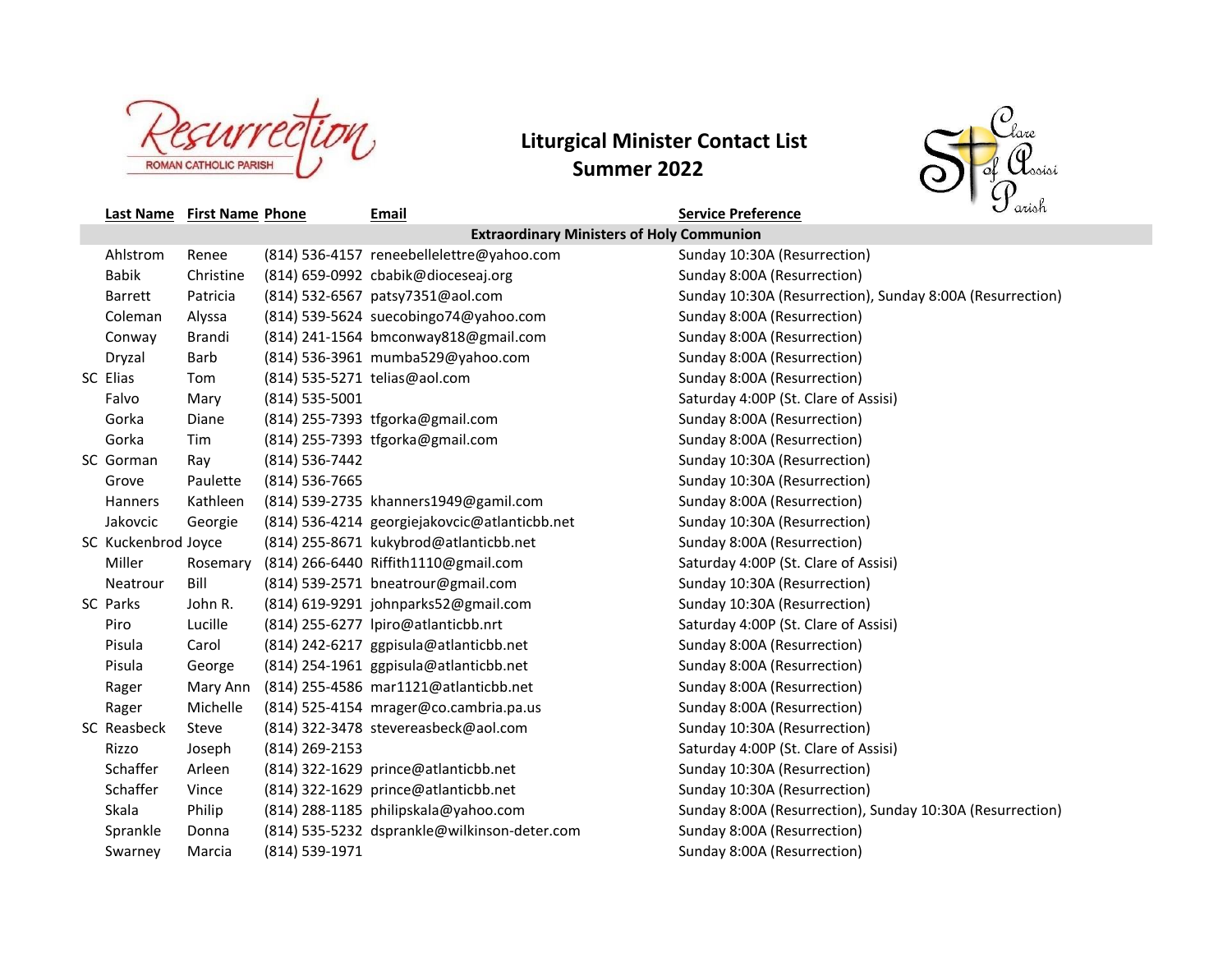

#### **Summer 2022** *LOV I*



|                |                                                            |                    |                                         | $\tilde{\phantom{a}}$                            |  |  |  |
|----------------|------------------------------------------------------------|--------------------|-----------------------------------------|--------------------------------------------------|--|--|--|
|                | <b>Last Name</b> First Name Phone                          |                    | <b>Email</b>                            | arish<br>$\sqrt{ }$<br><b>Service Preference</b> |  |  |  |
|                | <b>Extraordinary Ministers of Holy Communion continued</b> |                    |                                         |                                                  |  |  |  |
| <b>Thomas</b>  | Faith                                                      |                    | (814) 479-2062 faith1921@yahoo.com      | Sunday 10:30A (Resurrection)                     |  |  |  |
| Vargo          | Andrea                                                     | (814) 536-6855     |                                         | Sunday 8:00A (Resurrection)                      |  |  |  |
| Vitko          | Deborah                                                    |                    | (814) 255-7323 getonboard@verizon.net   | Sunday 10:30A (Resurrection)                     |  |  |  |
| Vitko          | Gary                                                       |                    | (814) 255-7372 Gvitlaw@gmail.com        | Sunday 10:30A (Resurrection)                     |  |  |  |
|                |                                                            |                    |                                         |                                                  |  |  |  |
|                |                                                            |                    | <b>Hospitality</b>                      |                                                  |  |  |  |
| <b>Babik</b>   | Greg                                                       |                    | (814) 255-9598 babs1157@yahoo.com       | Sunday 8:00A (Resurrection)                      |  |  |  |
| Babik          | Joe                                                        |                    | (814) 255-5081 joebabik7@yahoo.com      |                                                  |  |  |  |
| Bardar         | Agnes                                                      | $(814) 536 - 1283$ |                                         | Sunday 10:30A (Resurrection)                     |  |  |  |
| Dryzal         | Gene                                                       |                    | (814) 536-3961 mumba529@yahoo.com       | Sunday 8:00A (Resurrection)                      |  |  |  |
| Fagan          | Jack                                                       |                    | (814) 322-3354 jackfagan@gmail.com      | Sunday 10:30A (Resurrection)                     |  |  |  |
| Fagan          | Kathleen                                                   |                    | (814) 322-3354 jackfagan@gmail.com      | Sunday 10:30A (Resurrection)                     |  |  |  |
| Findley        | Fran                                                       |                    | (814) 255-4794 cakmaniac@yahoo.com      | Sunday 8:00A (Resurrection)                      |  |  |  |
| Gorman         | Ray                                                        | (814) 536-7442     |                                         | Sunday 10:30A (Resurrection)                     |  |  |  |
| McDermott Dave |                                                            | (814) 536-6806     |                                         | Sunday 8:00A (Resurrection)                      |  |  |  |
| Miller         | Kyra                                                       |                    | (814) 279-8746 kyramiller1512@gmail.com | Sunday 10:30A (Resurrection)                     |  |  |  |
| Olshewsky      | Tim                                                        | (814) 535-3396     |                                         | Sunday 10:30A (Resurrection)                     |  |  |  |
| Pappert        | Mary Lou                                                   | (814) 255-3794     |                                         | Sunday 10:30A (Resurrection)                     |  |  |  |
| Pappert        | Wayne                                                      | (814) 255-3794     |                                         | Sunday 10:30A (Resurrection)                     |  |  |  |
| Pisula         | Carol                                                      |                    | (814) 242-6217 ggpisula@atlanticbb.net  | Sunday 8:00A (Resurrection)                      |  |  |  |
| Pisula         | George                                                     |                    | (814) 254-1961 ggpisula@atlanticbb.net  | Sunday 8:00A (Resurrection)                      |  |  |  |
| Saylor         | Annette                                                    | (814) 536-7198     |                                         | Sunday 10:30A (Resurrection)                     |  |  |  |
| Schaffer       | Vince                                                      |                    | (814) 322-1629 prince@atlanticbb.net    | Sunday 10:30A (Resurrection)                     |  |  |  |
| Schmidt        | Charles                                                    | (814) 242-6104     |                                         | Sunday 10:30A (Resurrection)                     |  |  |  |
| Schmidt        | Christine                                                  | (814) 242-6104     |                                         | Sunday 10:30A (Resurrection)                     |  |  |  |
| Sinoply        | Joe                                                        | (814) 536-6138     |                                         | Sunday 10:30A (Resurrection)                     |  |  |  |
| Sirko          | Barry                                                      |                    |                                         | Sunday 10:30A (Resurrection)                     |  |  |  |

Strihan Joe (814) 539-6845 Strihan Joe (814) 539-6845 Sukenik David (814) 536-0595 Sukenik David (814) 536-0595